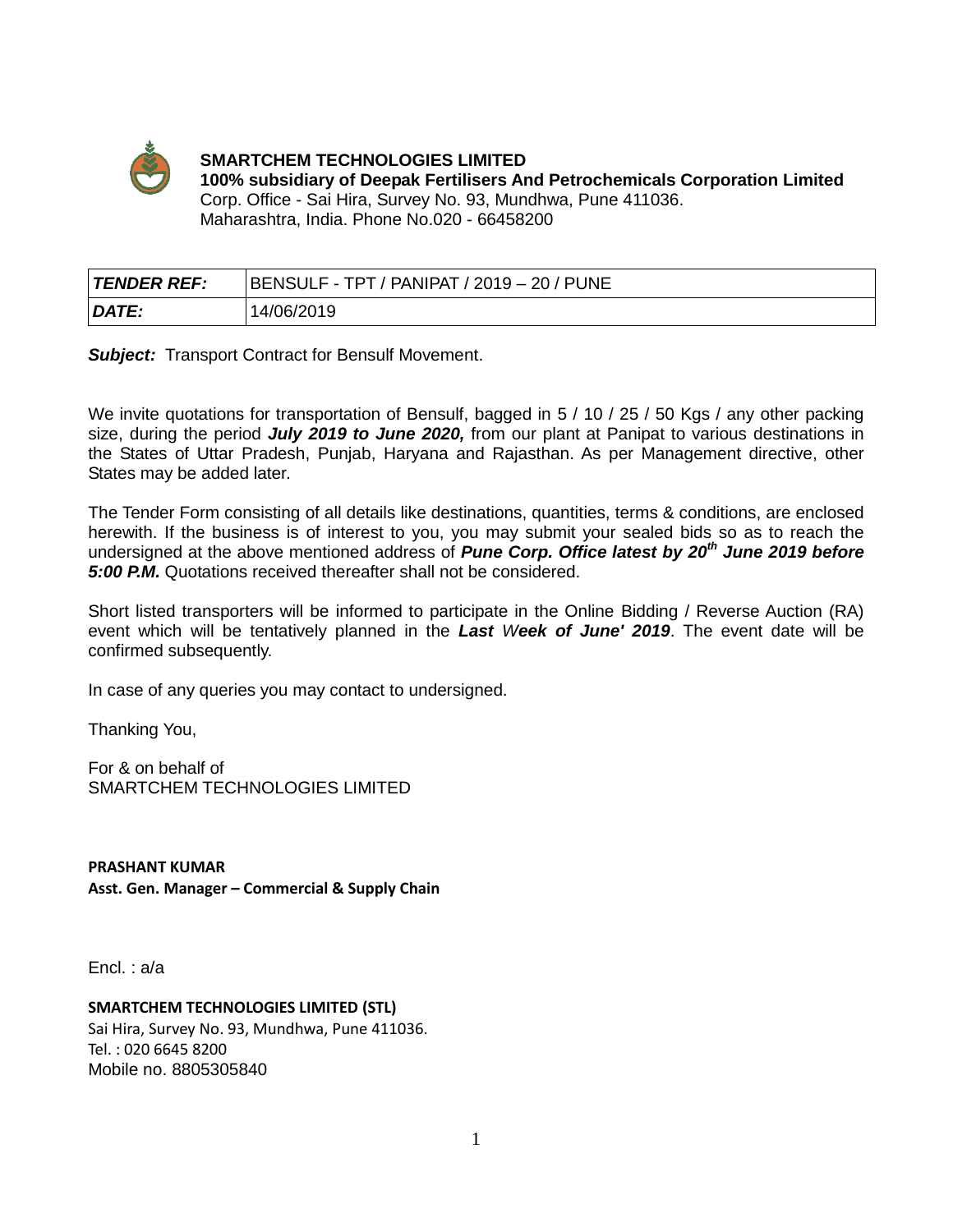

 **TENDER REF: BENSULF-TPT / PANIPAT / 2019 - 20 /PUNE**

# **TRANSPORT CONTRACT**

# **FOR**

# **BENSULF MOVEMENT FROM PANIPAT UNIT**

*01st July 2019 TO 30 th June 2020*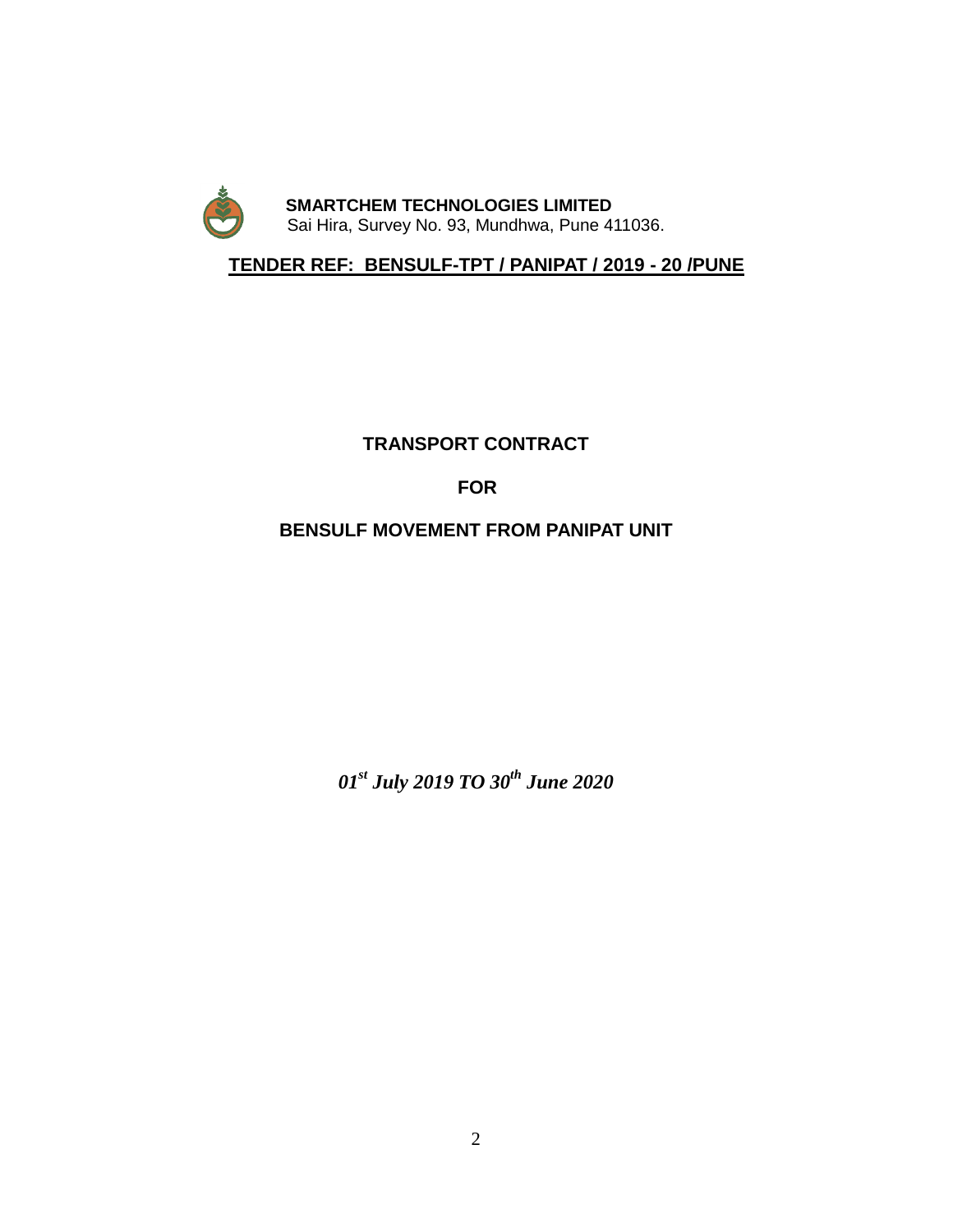Ref: **Date:** Date:

Sr. Gen. Manager - Commercial Smartchem Technologies Limited, Sai Hira, Survey No. 93, Mundhwa. Pune 411036.

Dear Sir,

# Sub: Tender for appointment of Contractor for Bensulf movement.

I / We hereby submit Schedule of Rates (Schedule – II) filled in and sealed.

I / We have carefully studied the terms and conditions given in the Tender Schedule – I and agree to abide by all the terms and conditions. I / We fully understand that these will form an integral part of the Contract for the successful bidders.

D.D. No./Pay Order No. .. .. .. .. dated .. .. .. .. for Rs. .. .. .. (for Rupees .. .. .. .. .. .. .. ...... only) drawn on the payable at towards Earnest Money Deposit is enclosed herewith.

Thanking you,

Yours faithfully,

(Signature of the Tenderer) Affix Rubber Stamp

STATUS – (Capacity in which signatory is signing)

|  |                 |        | Encl: 1. SCHEDULE I & EMD - GENERAL TERMS AND CONDITIONS duly stamped, signed by<br>Tenderer at each page (1 set) and sealed in envelope. |
|--|-----------------|--------|-------------------------------------------------------------------------------------------------------------------------------------------|
|  |                 |        | <b>FMD</b>                                                                                                                                |
|  | 2. SCHEDULE II  | $\sim$ | SCHEDULE OF RATES duly filled in stamped, signed by                                                                                       |
|  |                 |        | Tenderer on each page and sealed in envelope (2 sets)                                                                                     |
|  | 3. SCHEDULE III |        | - Payment terms opted for to be confirmed duly stamped and                                                                                |
|  |                 |        | signed by Tenderer.                                                                                                                       |
|  |                 |        | 4. List of pre-qualification documents/information attached.                                                                              |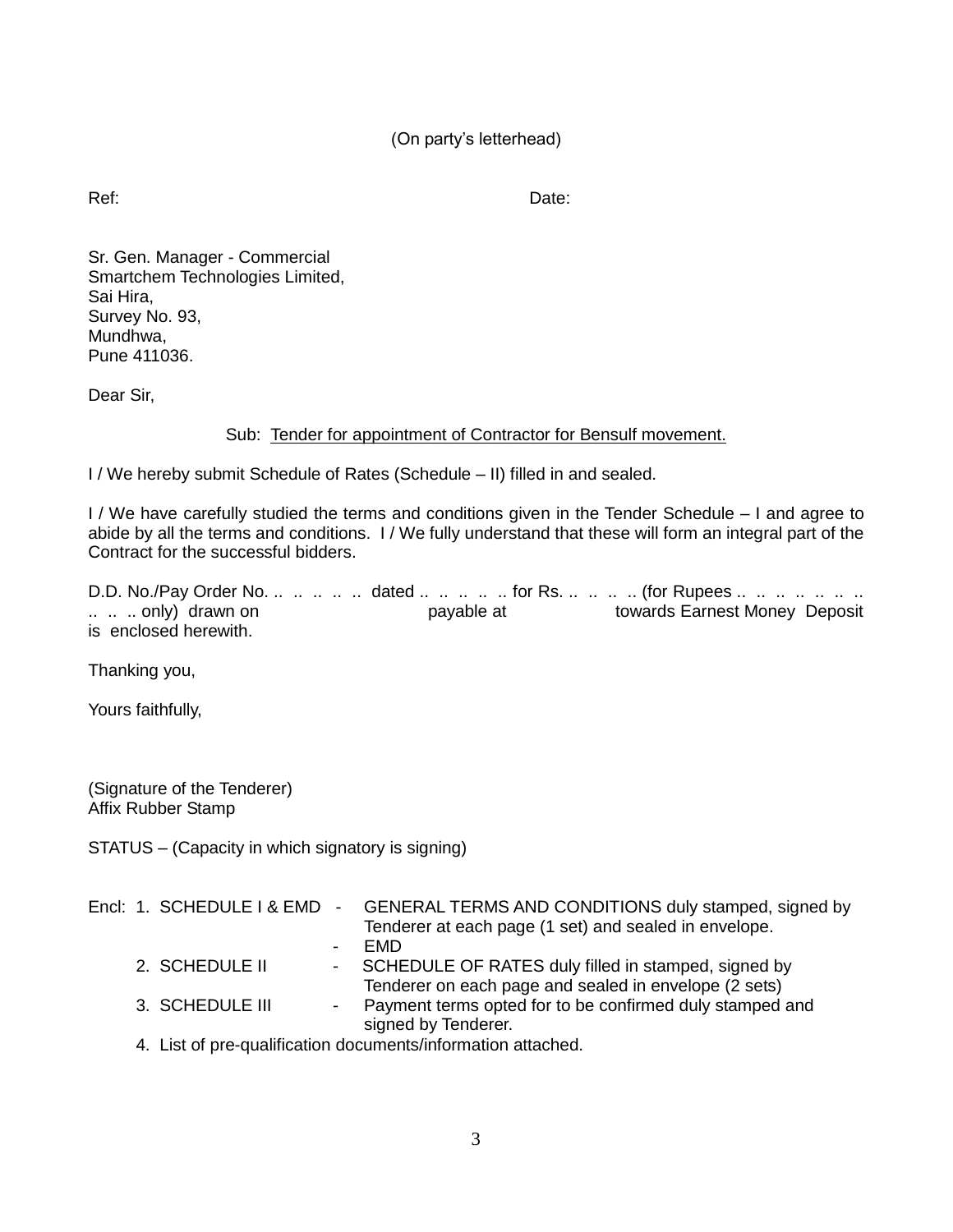### SMARTCHEM TECHNOLOGIES LIMITED

# **INSTRUCTIONS TO THE BIDDER**

The following procedure shall be adopted for the submission of quotations.

Quotations forwarded through email shall not be qualified for this Tender.

The sealed envelopes should be submitted as follows: -

- **Envelope No. 1.** To be superscribed "Earnest Money & Commercial Terms'' for Tender Reference BENSULF-TPT / PANIPAT / 2019 - 20 / PUNE and should contain –
	- ♦ Demand Draft/Pay Order in favour of Smartchem Technologies Limited, payable at Pune for *Rs. 50,000 /- Only Demand Draft / Pay Order will be accepted*. The Earnest Money Deposit (EMD) furnished by bidders will be exclusively for this Tender and not carry any interest.

(Transporters engaged in our current Jobs for transportation of fertilisers from Taloja are exempted for submission of EMD.)

- ♦ 'Commercial Terms' should contain the following :
	- (i) Schedule–I confirming acceptance of all the terms and conditions as stipulated therein ;
	- (ii) Pre-qualification documents / information.
	- a) Letter of authority from Tenderer.
	- b) General Information(in the proforma, prescribed by the Company)
	- c) Infrastructure / Resource (in the proforma, prescribed by the Company)
	- d) Certified copies of RC books of owned vehicles, if any.
	- e) Experience for last three years (in the proforma, prescribed by the Company)
	- f) Details of blacklisting / disqualification / forfeiture of B.G. / S.D. (in the proforma, prescribed by the Company)
	- g) Latest Income-Tax clearance certificate along with Income Tax returns for last three years.
	- h) Certified copy of registered Partnership deed / Memorandum of Association/Articles of Association/ by-laws as applicable.
	- i) Balance Sheet for last three years.
	- j) Copy of PAN registration, Service Tax registration.
	- k) Registration number in case registered under Micro, Small and Medium Enterprises.
	- l) Details for payment through RTGS.

(Transporters engaged in our current Jobs for transportation of fertilisers from Taloja are exempted from submission of above pre-qualification documents / information.)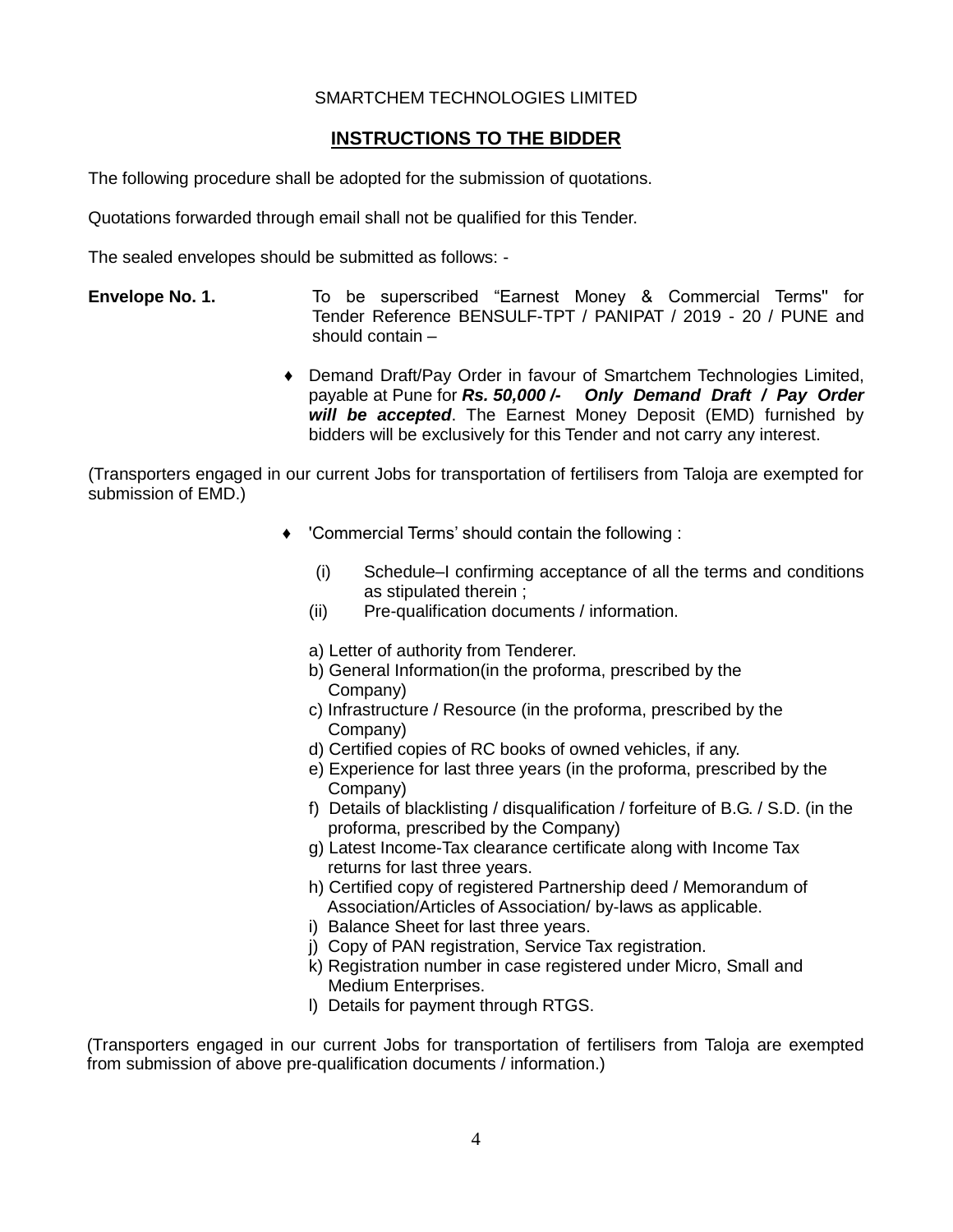**Envelope No. 2** : To be superscribed " *Tender for BENSULF Transport Contract* " and should contain Schedule – II and III duly filled in, stamped and signed by Tenderer on each page.

Both the above envelopes should be submitted in one cover **(Envelope No.3)** and be superscribed - *" Tender Ref. BENSULF - TPT / PANIPAT / 2019 - 20 / PUNE "*

*Envelope No. 3 will be opened on a scheduled date by a Committee appointed by STL and not in the presence of the bidders*. Envelope No. 1 will be opened first and it will be verified that the bidder has submitted EMD in the prescribed form as applicable, all the terms and conditions of the Tender documents are acceptable to the Contractor and all the required pre-qualification documents / info are furnished. Mere submission of all the documents will not necessarily mean that the bidder is qualified. Worthiness assessed by the Company will be final and binding on the Tenderer. Envelope No. 2 of the bidders technically qualified by our Job Controller shall only be opened by the Committee.

- The Company reserves the right to either issue or reject the Tender documents to any parties without assigning any reasons.
- 2.0 Out of firms having one or more common partners / proprietor only one Tender document will be entertained.

### 3.0 **ACCEPTANCE AND COMMENCEMENT OF WORK**

- 3.01 The Contractor on acceptance of Tender by the Company shall commence the work, subject to completion of formalities pertaining to Security deposit and Agreement within the stipulated period, on receipt of Purchase Order. However, if the Contractor fails to commence work within 7 (seven) days from the stipulated day as stated above, he will not be allowed to work during the period of Contract and the Earnest Money Deposit shall be forfeited at the sole discretion of the Company.
- 3.02 It is understood by the Contractor that generally, the lowest Tender shall be selected. The remaining Tenders shall be kept in reserve and may, in accordance with the process specified in the Tender document, be invited to match the Tender submitted by the lowest tenderer in case such lowest tenderer withdraws or is not selected for any reason. In the event that none of the other tenderers match the bid of the lowest bidder, the Company may in its discretion invite fresh bids from the remaining tenderers or annul the Tender process as the case may be.
- 3.03 The Tenderer, after studying all Tender documents carefully and after visiting the site for satisfying itself of the conditions, location and accessibility of the site, nature, extent and character of the operations, may obtain all clarifications in writing before Tendering. Submission of Tender implies that the Tenderer has obtained all the clarifications required.

*The Tenderer should quote the rates in Rupees per MT (in figures) explicitly for the period 01 July 2019 to 30 June 2020 for all the destinations mentioned in Schedule II.* The quoted rates should be rounded off to the nearest rupee.

3.04 The Tenderer may quote for all the jobs covered by the Tender or part thereof as per Schedule II. *However the Tenderer should ensure that rates quoted should cover each and every destination mentioned under that particular Area / State in Schedule II. The Tender is liable to be rejected for failing to adhere to this condition.*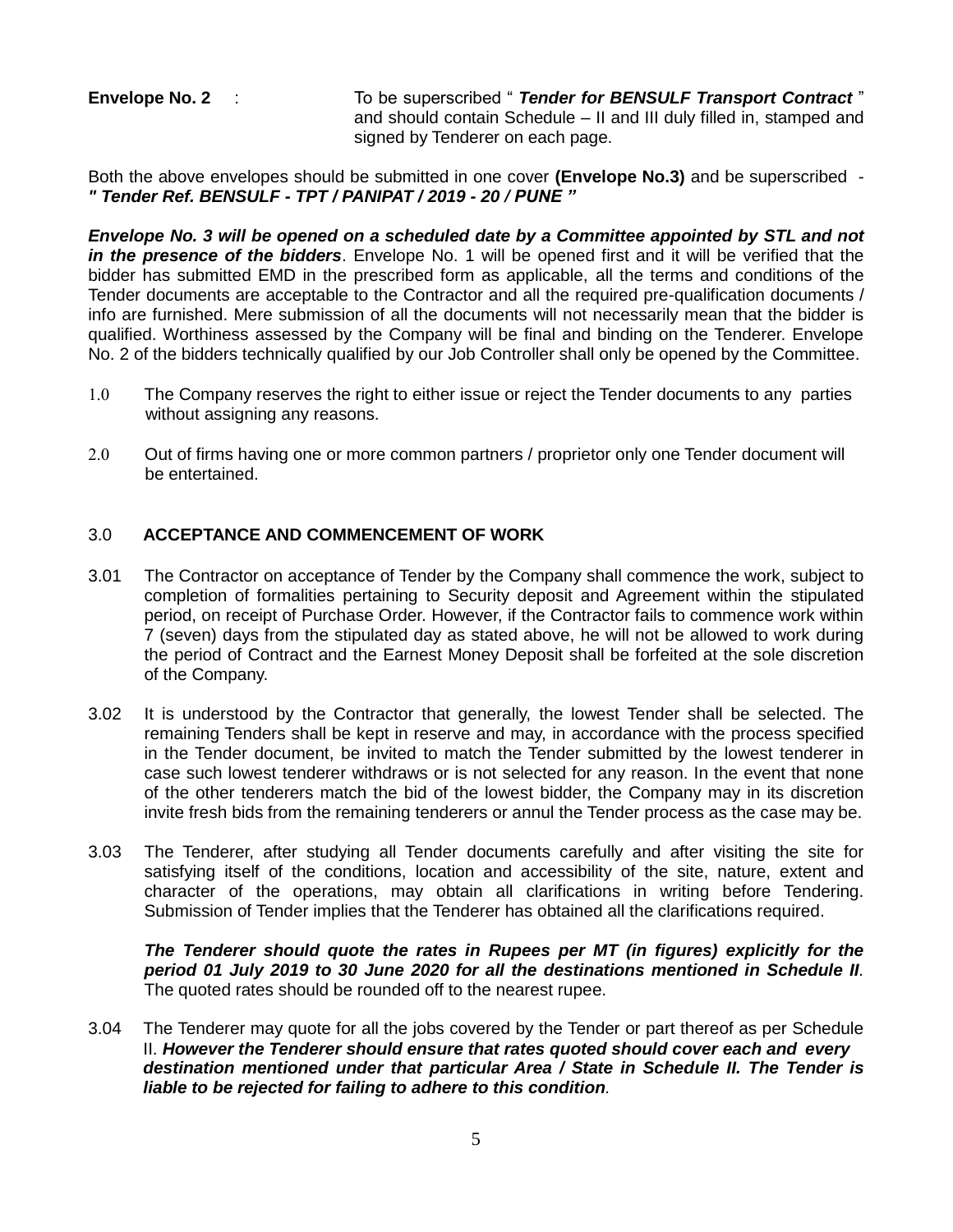- 3.05 The Taluka / District wise rates quoted shall be applicable to all destinations within that particular Destination / Taluka / District as the case may be irrespective of any distance variances.
- 3.06 The rates quoted in the Tender are to hold good for a minimum period of 45 days from the date of receipt of the bids. The rates are to be confirmed by both the parties before executing the Contract and these rates will be valid for the entire period of Contract inclusive of extension / extensions.
- 3.07 No Tenderer can withdraw his Tender or revoke or revise the rates within the aforesaid period of 45 days but under no circumstances after the granting of the Tender.
- 3.08 If the Tender submitted is not in the name of any Individual, the Tenderer shall disclose the nature, constitution and registration of the Tendering firm and the Tender shall be signed by a person or persons duly authorised to do so by means of legally valid documents which, or a duly certified copy of the same, shall be attached with the Tender.

### 3.09 **Service of Notice of Contract:**

The Contractor shall furnish the name, designation and address of his authorised agent and all communications, notices, complaints and references shall be deemed to have been duly given to the Contractors if delivered to the Contractor or his authorised agent or left at or posted to the address so given and shall be deemed to have been so given in the case of posting on the day on which they should reach such address in the ordinary course of post or on the day on which they were so delivered or left. In the case of Contract by partners, any change in the constitution of its firm shall be forthwith notified by the Contractor to the Company and it will not affect the validity of the Contract.

### 4.**0 VALIDITY OF TENDERS**

The acceptance of Tender will rest with the Company and reserves to itself the right -

- i) To reject any or all Tenders
- ii) To reject the Tender on the basis of unsatisfactory performance of the Tenderer in previous Transport Contracts with the Company.
- iii) Out of firms having one or more common partners/proprietors, offer of only one firm will be valid at sole discretion of Company.
- iv) To conduct online / reverse auction or negotiate with one or more Tenderers for revision of rates downwards if the Company feels that rates so received are not appropriate.
- v) To split up work amongst two or more Tenderers.
- vi) To award the work in part and not in its entirety, if considered expedient, without assigning any reason or giving any explanation thereof.
- 5.0 The Tender document should have annexed thereto a initialed copy of the General Terms and Conditions and initialed copy of the Transport Contract indicating acceptance of all the General terms and conditions and the Main Contract. The Person initiating shall be appropriately identified and supported by a separate letter.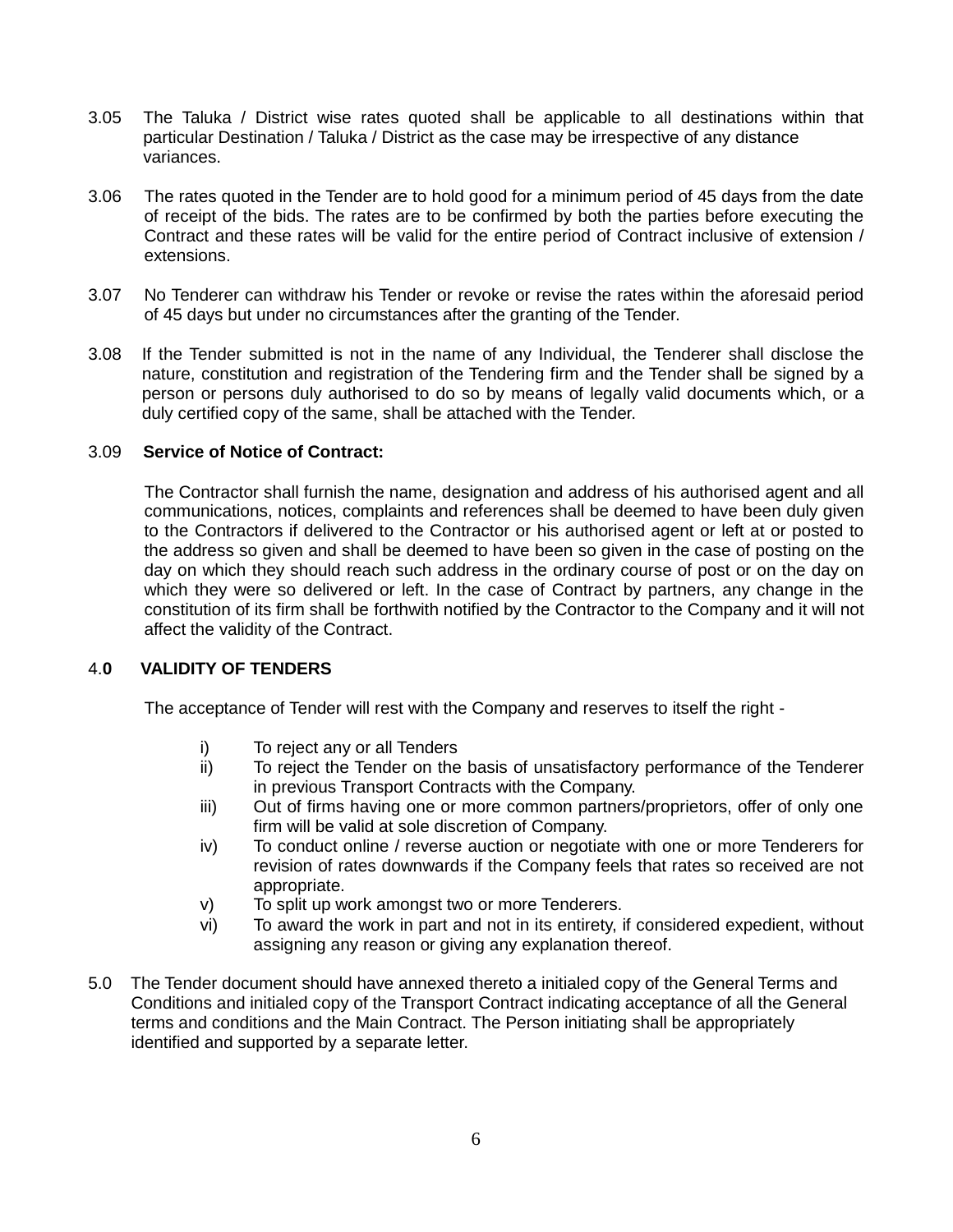# **SCHEDULE – I**

# **SMARTCHEM TECHNOLOGIES LIMITED** SAI HIRA, SURVEY NO. 93, MUNDHWA PUNE - 411036

# **GENERAL TERMS AND CONDITIONS OF CONTRACT / TENDER**

### 1.0 **DEFINITION**

- 1.1. "Company" shall mean "Smartchem Technologies Limited", having its Corporate Office at Sai Hira, Survey No. 93, Mundhwa, Pune – 411 036 (which expression shall unless repugnant to the context or meaning thereof, include its successors and assigns).
- 1.2. The "Contractor" shall mean the Transporter whose quotation has been accepted and shall include his legal representatives, heirs, administrators, successors and assigns.
- 1.3. The "Contract" shall mean the Service Order/Contract/Agreement, awarded to Contractor, and shall include these general terms and conditions, all its attachments and exhibits.
- 1.4. The "Job Controller" shall mean the Officer in administrative charge of the Bensulf movement of the Company.
- 1.5. ''Bensulf'' shall mean "Sulphur (Granular)" as defined under Fertiliser (Control) Order, 1985.
- 1.6. "Act" shall mean and include Carriage by Road Act, 2007, Motor Vehicles Act, 1988 read with Rules
- 1.7. "Load" shall mean material/Bensulf entrusted to the Contractor at Panipat.
- 1.8. "Destination" shall mean and include the ultimate destination for which the Load is intended.
- 1.9. "Assignment" is the assignment of the Load to the Contractor to be transported to the concerned Destination.
- 1.10. "Material" shall mean a section of the Load or part thereof.
- 1.11. "Panipat" shall mean our Company's works at Panipat.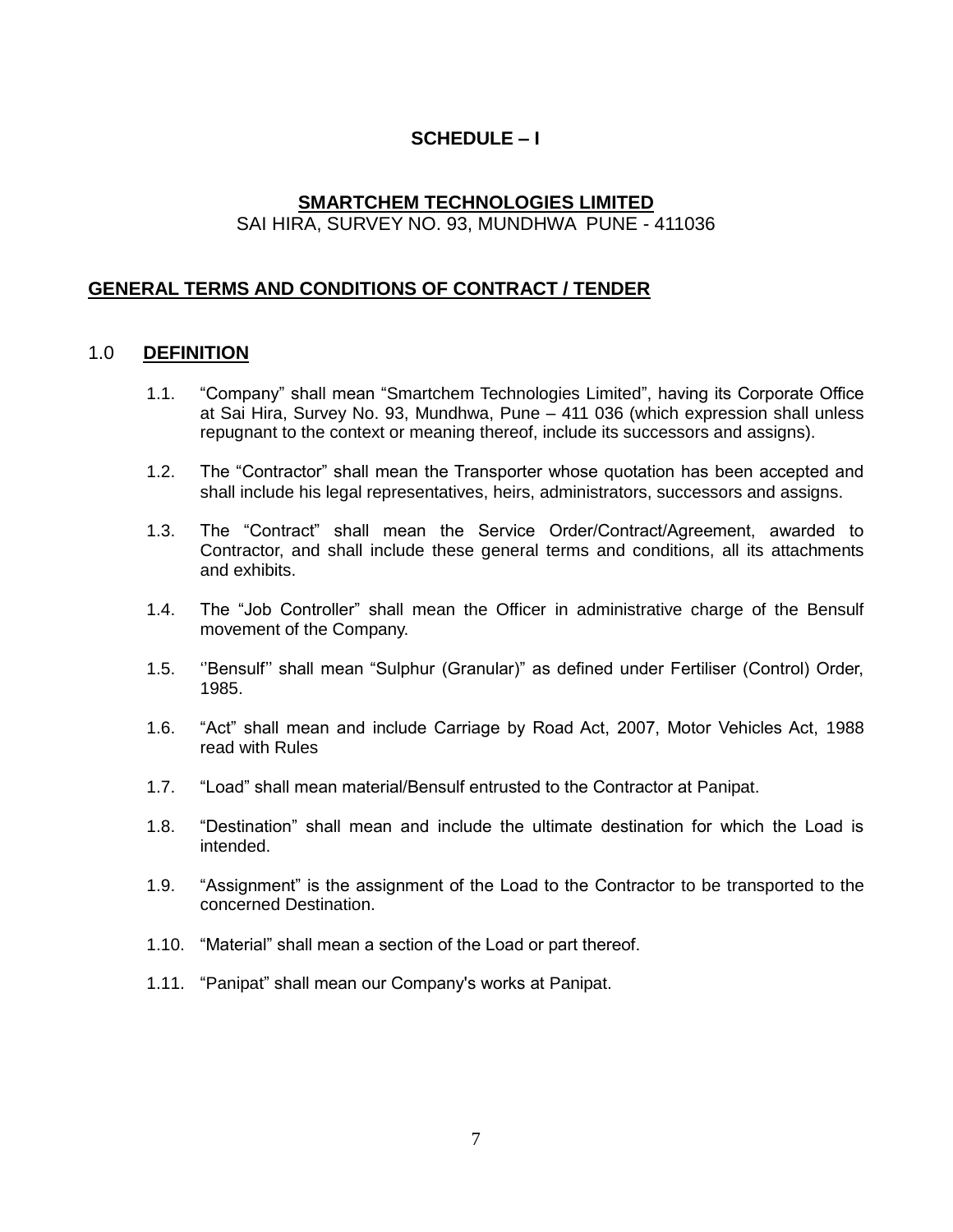# 2.0 **SCOPE**

Smartchem Technologies Limited (STL) invites sealed quotations for Transportation of Bensulf in bags of 5 / 10 / 25 / 50 Kgs or any other packing size from its factory at Panipat to various destinations in the **States of Uttar Pradesh, Punjab, Rajasthan, and Haryana.**

The quantities and destinations indicated in Schedule II are as per tentative plans of the Company. Even though efforts will be taken to adhere to these plans, there are bound to be some variations due to market conditions and the Contractor is bound to carry out the Contract as required. The Schedules of despatch would be furnished to you from time to time for enabling you to plan the despatches.

### 3.0 **RESPONSIBILITY**

The Contractor shall ensure that the material entrusted to Contractor is delivered in full *without Transhipment* at destinations without any damage either to the material or to the packing and **within maximum 5 days** from the date of lifting from Panipat.

### 4.0 **DAMAGES**

- 4.01 In case of damage to material or packing, the Contractor will have to make good the loss to the Company.
- 4.02 Shortage

In case of shortage of Bensulf enroute, the Contractor shall have to pay to the Company as compensation an amount equivalent to the value of material short delivered at destination calculated at Company's Invoice Price.

4.03 Cut & Torn Bags

In case of cut and torn bags, *Rs. 30/- per bag* shall be deducted from the bills as damages in addition to the cost of the material.

4.04 The Company has the discretion to despatch the goods in the order/priority it deems fit.

# 5.0 **DELIVERY OF MATERIAL**

The Contractor in compliance of the Contract shall deliver the material to the Consignee as per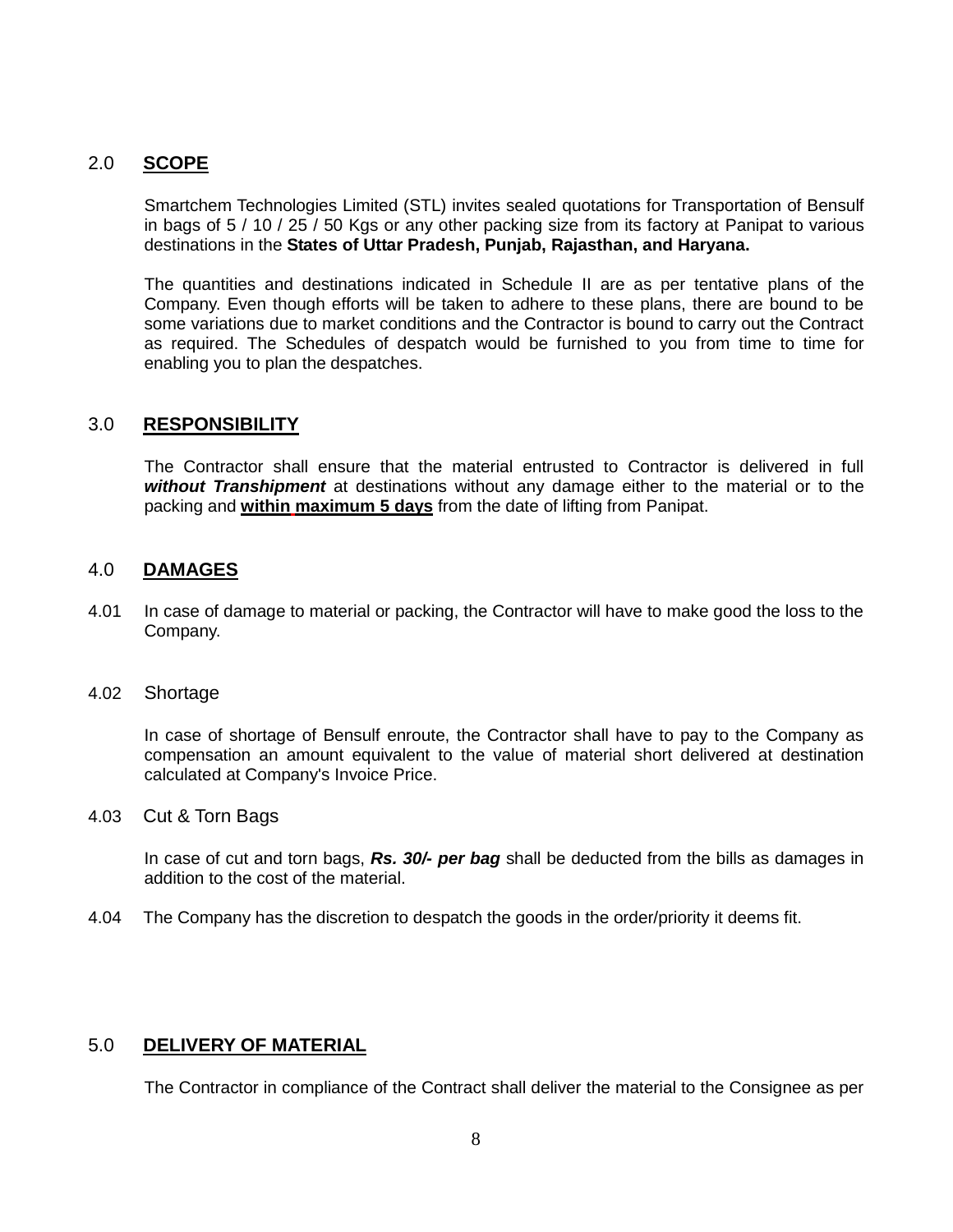the instructions of the Job Controller within maximum **5 days** from the date of despatch. The acknowledgment for the receipt of goods from the Consignee shall be sent back to Company within maximum **30 days** from date of despatch of material. The Company shall be entitled to recover the value of material in the event, the acknowledgment is not received by the Consignor within **30 days** stipulated as in this clause. The Company is entitled to recover such costs, damages, and charges as may be necessary due to any delay in delivery/receipt of acknowledgments.

5.01 **SPLIT DELIVERY**: Relaxation in delivery period of maximum **1 day** will be given in case of split delivery enroute to final destination.

### 6.0 **SERVICE OF NOTICE OF CONTRACT**:

The Contractor shall furnish the name, designation and address of his authorised agent and all complaints, notices, communications and references shall be deemed to have been duly given to the Contractors if delivered to the Contractor or his authorised agent or left at or posted to the address so given and shall be deemed to have been so given in the case of posting on the day on which they should reach such address in the ordinary course of post or on the day on which they were so delivered or left. In the case of Contract by partners, any change in the constitution of its firm shall be forthwith notified by the Contractor to the Company and it will not affect the validity of the Contract.

### 7.0 **COMMENCEMENT OF WORK**:

The Contract comes into effect with the furnishing of Security Deposit / Bank Guarantee and / or simultaneous execution of Agreement. The Contractor shall commence the work on receipt of the LOI / Service Order. In case work has already commenced, then it will be deemed as acceptance of the Contract with all the terms & conditions mentioned in this Tender. If the Contractor fails to commence work within 7 (seven) days thereafter, he will not be allowed to work during the period of Contract and the Deposits lying with the Company shall be forfeited.

### 8.0 **PERIOD OF CONTRACT:**

The period of contract is for 3 months from **01.07.2019 to 30.06.2020**. However, STL will be entitled to terminate the Contract without assigning any reasons by giving 30 days notice, if in the opinion of the Company, the performance of the Contractor is not satisfactory. The Contract may be extended for a further period as required on the same rates, terms and conditions at the sole discretion of the Company.

- 8.01 The Rate / MT per destination will remain unchanged for the Order validity for any reason whatsoever except for reasons mentioned under clause 8.02.
- 8.02 Freight rate will be adjusted on the basis of the following formula in case of any increase or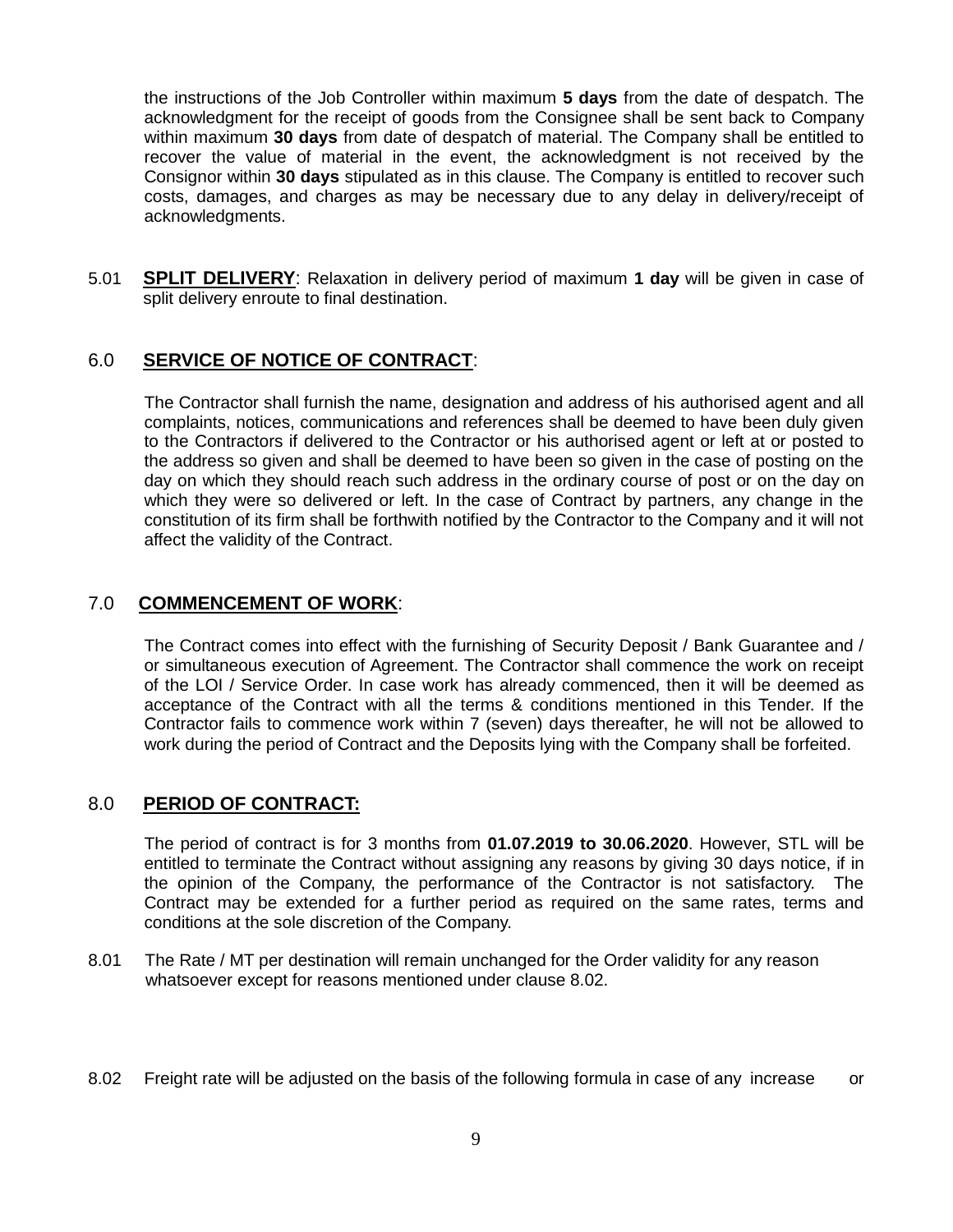decrease in the price of Diesel of Rs.1.00 per Litre or more as compared to base Diesel price. Base Diesel price for this Contract will be the Diesel price prevailing at Panipat as on the last date of Tender submission of 20.06.2019.

The formula for escalation / de - escalation will be:

Increase / decrease} Increase/Decrease in the price of Diesel per ltr. X Distance in Freight Rate/MT} = --------------------------------------------------------------------------- 4 Kms X 10 MT

The destination wise Distance to be considered in case of such escalation / de-escalation will be the distance mentioned in Schedule II to this Tender. Distances calculated in Schedule II are lowest distance in Google map from Panipat.

8.03 The rates for new destination will be worked out on the basis of Rate / Km of the nearest destination existing in the Contract and the distance of the new destination. The information on destination – wise distances adopted by the Company will be available with its Job Controller.

# 9.0 **SECURITY DEPOSIT**

Upon the Company's intimation of acceptance of Tender, the successful Tenderer shall within 7 days from the date of execution of the Agreement, deposit with Company, interest free Security Deposit, maximum of 10% of the Contract value, or Rs. 5.00 lacs, whichever is lower, in the form of valid Bank Guarantee (BG) issued by any Nationalized / Scheduled Bank of India, as stated in the proforma prescribed by the Company. The BG should be valid for a period of 06 months from the date of Contract.

- 9.01 The Security Deposit furnished by the Contractor shall not carry any interest.
- 9.02 The Security Deposit shall remain at the entire disposal of the Company, as a security for the satisfactory execution and completion of the work in accordance with the terms and conditions of the Contract. The Company shall be at liberty to deduct and appropriate from the Security Deposit any losses, damages, penalties and dues as may be payable by the Contractor under the Contract and the amount by which the Security Deposit is reduced by such appropriation will be made good by further deduction from the Contractor's subsequent interim bills until the Security Deposit is restored to its full limit mentioned above.
- 9.03 If the Contractor had furnished a Security Deposit for a running Contract, the same will be retained by the Company till such time the reconciliation of the previous contract is completed. In case of Security Deposit is in form of Bank Guarantee, the Contractor shall extend the same. On reconciliation of the running contract, the Contractor shall comply with requirement of clause No. 9.05, provided herein below.

On submission of "NO DEMAND CERTIFICATE" by the Controller, Company will refund the Security Deposit furnished for the previous Contract after adjusting as per the reconciliation.

9.04 If the Contractor has not furnished Security Deposit for any reason, the amount towards Security Deposit will be withheld from his pending bill.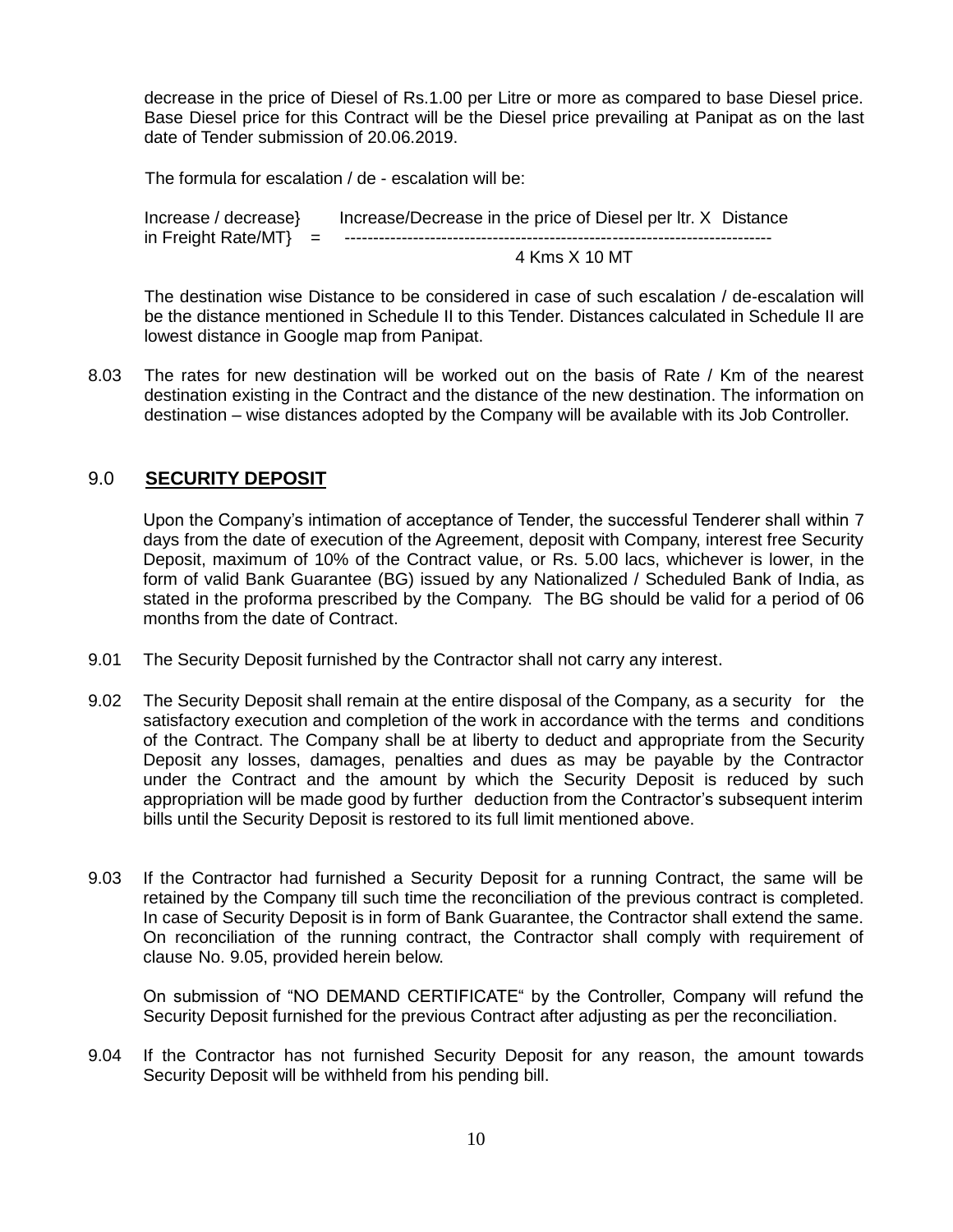9.05 On satisfactory performance and completion of the Contract in all respects and upon return in good condition of any property belonging to the Company which may have been issued to the Contractor the Security Deposit will be returned to the Contractor without any interest on presentation of "NO DEMAND CERTIFICATE" from our Job Controller.

# 10.0 **PERFORMANCE / TERMINATION OF THE CONTRACT**

- 10.01 If the Contractor is unable or fails or neglects to execute the work covered by the Contract, any loss incurred by the Company in this respect will be on Contractor's account. The Company at entire discretion may terminate the Contract in part or in full after giving 30 (Thirty) day's notice in writing to the Contractor, if, in its opinion, the work under the Contract is not being done to its satisfaction in accordance with the terms and conditions of the Contract or to the parameters set by the Company as per the Schedules annexed to the Tender. The Company will have the right, in such an event, to get the job done by a third party in part or full at the risk and cost of the Contractor.
- 10.02 In case it is found that any information furnished by the Contractor is false or incorrect, the Company at its sole discretion may terminate the Contract without giving any notice. The Company shall reserve its right to seek appropriate damages

# 11.0 **INSOLVENCY OR INABILITY TO PERFORM CONTRACT SATISFACTORILY**

- 11.01 Should the Contractor's preparation for the commencement of work or any portion of it, or his subsequent rate of progress be, for any cause whatsoever, go slow in the opinion of the Company (which shall be conclusive) that the Contractor will be unable to complete the work or any portion thereof, as agreed upon or should the Contractor neglect to comply with any directions given to Contractor by the Company, or in any respect fail to perform the Contract, the Company shall have power to declare the Contract to have come to an end, in which case the Contractor shall be liable for any expenses, loss or damage which the Company may incur, or sustain by reason of or in connection with the Contractor's default.
- 11.02 In the interim the Company notwithstanding non-termination of the Contract engage a new Contractor or set of Contractors at terms and conditions mutually agreeable between the Company and the new Contractors and set of Contractors. The Original Contractor shall not have any say in the same and shall not object to or challenge the acts of the Company.

# 12.0 **ASSIGNMENT OR SUB-LETTING OF CONTRACT**

The Contractor shall not assign or sublet the Contract or any part thereof or allow any person to become interested therein in any manner whatsoever without the previous consent in writing of the Company. The Company shall be entitled to withhold such consent without assigning any reason or ground. Any breach of this condition shall entitle the Company to take such steps as may be necessary and also terminate Contract. Such termination shall also render the Contractor liable for payment to the Company in respect of any loss or damage arising or ensuing from such cancellation. The permitted subletting or work by the Contractor shall not establish any contractual relationship between the sub-Contractor and the Company and shall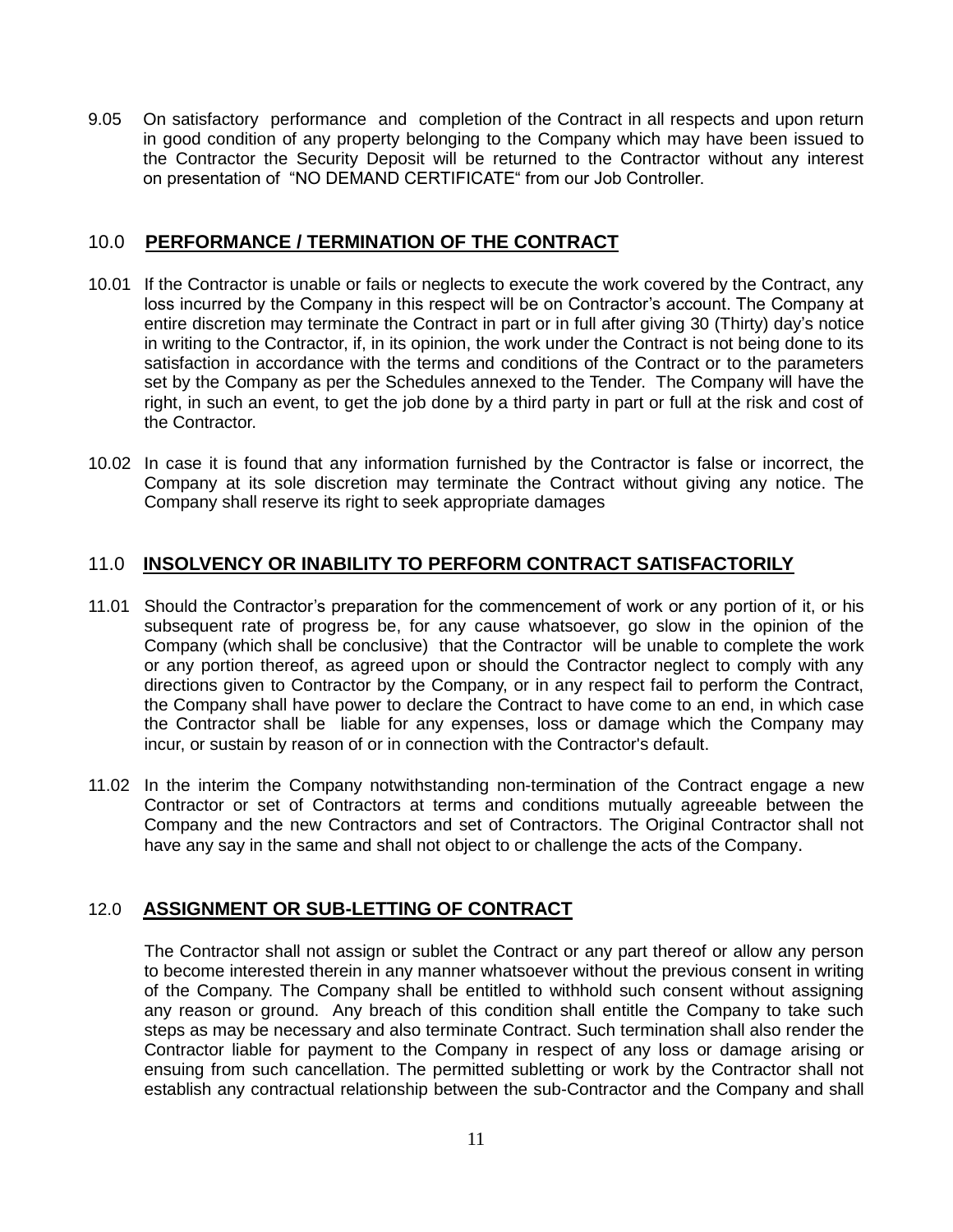not release the Contractor of any responsibility under the Contract. In the event of sufficient dues not being available to compensate for the above, the Contractor shall reimburse the Company for the same by making payment through a Demand Draft.

- 12.01 The Contractor will have to supply the number of trucks **within maximum 2 days,** as per schedule intimated by Company's Job Controller from time to time. In case of failure to supply the number of trucks as stipulated above, the penalty at the rate of Rs.1000.00 per day per truck will be imposed on the Contractor as per clause No.17 (d).
- 12.02 The Contractor will have to transport Bensulf without Transhipment failing which a penalty of Rs. 700.00 (Rupees Seven Hundred only) per truck will be imposed. Only in case of Accident the penalty will be waived on submission of sufficient proof i.e. F.I.R. lodged etc., with the approval of the Job Controller.
- 12.03 No detention charges for trucks at Panipat works will be payable up to maximum 24 hours from the reporting time. Contractors are advised to place maximum number of trucks before 09:00 AM to facilitate expeditious loading. The trucks reporting at works after 03:00 PM, may not get loaded on the same day. However if the trucks are detained at our Panipat works beyond 24 hours, a detention charge @ Rs. 200/Truck per 24 hours or part thereof will be paid to the Contractors. For Calculation of the detention period of trucks reporting late after 03:00 PM, the period of 24 hours will be taken from 7.00 AM on the following day only. No detention charges at any destination shall be payable.
- 12.04 No unloading charges at destination will be entertained.
- 12.05 Company shall have a right to assign its rights and obligations under this Contract to any Associates / affiliates / subsidiaries / joint ventures partner, etc., any time during the subsistence of this Contract on the same terms and conditions without notice or consent to other party. Subject to the foregoing, this Contract shall inure to the benefit of and be binding upon the parties and their respective successors (including any successor by reason of amalgamation/merger/joint venture of any party) and permitted assigns.

# 13.0 **INDEMNITY**

Without prejudice to any other provisions in these conditions, the Contractor shall be bound to keep the Company or any representative or employee of the Company fully indemnified against any action, claim or proceedings under the provisions of any rules, regulations, byelaws, notifications, directions or order having the force of law.

The Contractor in contravention of such provisions etc., for the infringement or violation thereof in the course of the execution or completion of the work under the Contract and if, as a result of any such action, claim or proceedings, the Contractor or such representative of the Contractor, as the case may be, adjudged to be liable to any penalties or to pay any penalties or to pay any compensation, such liability, the Contractor and if, the Company has to take-over the liability, the Company shall deduct all amounts arising out of such liabilities from the Security Deposit of the Contractor or from any other amount due and payable by the Company to the Contractor under this Contract or any other Contract and without prejudice to any other legal remedy available to the Company.

# 14.0 **CONTRACTOR TO COMPLY WITH ALL LAWS, ETC**.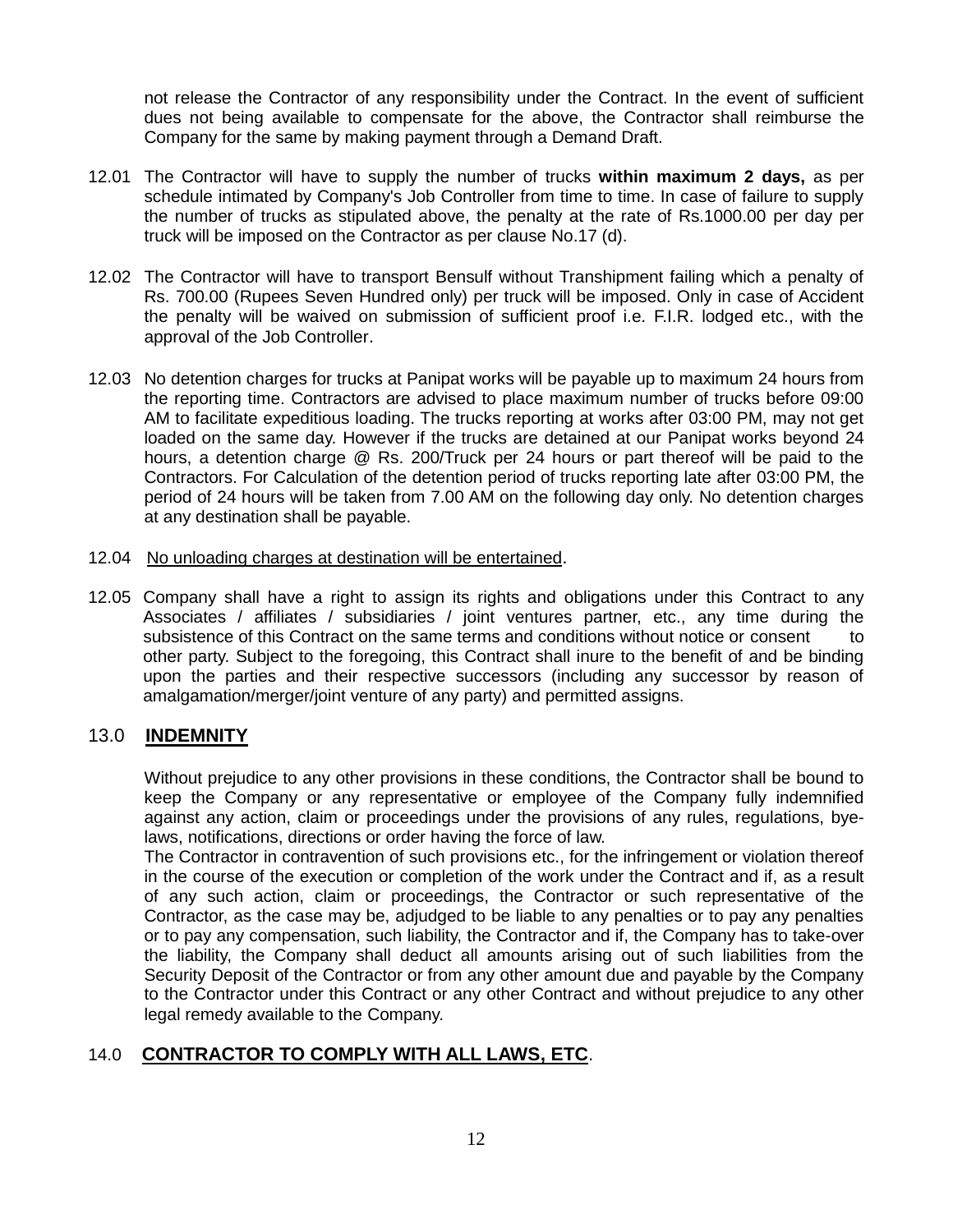The Contractor shall be responsible to ensure compliance with all Central and State Laws as well as the Rules, Regulations, Bye-laws and Orders of the Local Authorities and Statutory Bodies as may be in force from time to time. The Contractor shall give to the statutory bodies, local authorities, police and other relevant authorities all such notices etc. as may be required by law and obtain all requisite Licenses and pay all fees, Duties, Taxes, charges etc. in connection therewith as may be leviable on account of its operations involved under this Contract.

The Contractor shall ensure loading of material in his truck as per the maximum permissible weight and shall be responsible for its safe carriage to the destination as per the schedule. In case the Company is forced to pay penalty due to failure of the Contractor, the Company shall be at liberty to recover such amount or any part thereof by deducting it from the Security Deposit or from any sum due by the Company to the Contractor whether under this Contract or otherwise.

The Contractor's drivers and cleaners will remain at the designated place and will not wander around in the Loading site. Once the Truck is parked at the loading site, the driver and cleaner will stay with the Truck only. The Company will not be responsible for any undue incidents resulting out of non-compliance.

The Contractor shall make good at its own cost any damage to the property of the Company or any other body, persons, local authorities etc., due to or arising from its operations involved under this Contract and the Company shall have the right to recover the cost of damage from dues payable or Security Deposit of the Contractor.

- 14.01 The Contractor hereby undertakes that the truck provided shall have a valid permit and the drivers deputed are having a valid license issued under the provisions of Motor vehicles Act as amended in 1988 along with comprehensive insurance cover. The Contractor undertakes that it will indemnify and keep indemnified the Company against any loss, costs, charges and expenses incurred or suffered by the Company on account of the Contractor or its drivers / employees negligence or for non-compliance of Motor Vehicles Act, 1988. The Job Controller
- of the Company will be authorized to inspect the conditions of the Truck, permits, insurance books of each Truck, up to date vehicle tax paid receipts and driving licenses of the drivers and the Contractor will produce the said documents for inspection to the Job Controller of the Company whenever required to do so. If the Job Controller of the Company comes to the conclusion that any truck is not of good condition or lacking in any other respect, the Job Controller is authorised to inform the Contractor to take back the said truck for which the Contractor shall not be entitled to any charges. However, the Job Controller will intimate to the Contractor reasons for requiring the truck to be taken back.

# 15.0 **THE COMPANY'S LIEN ON ALL MONEYS DUE**:

The Company shall have a lien on and over all or any money that may become due and payable to the Contractor under these presents, and/or also on and over the deposit or security amount or amounts made under the Contract and which may become payable to the Contractor under the conditions in that behalf herein contained for or in respect of any debt or sum that may become due and payable to the Company by the Contractor either alone or jointly with another or others and either under this or under any other Contract or transaction of any nature whatsoever between the Company and the Contractor, and further that the Company shall at all times be entitled to deduct the said debt or sum due by the Contractor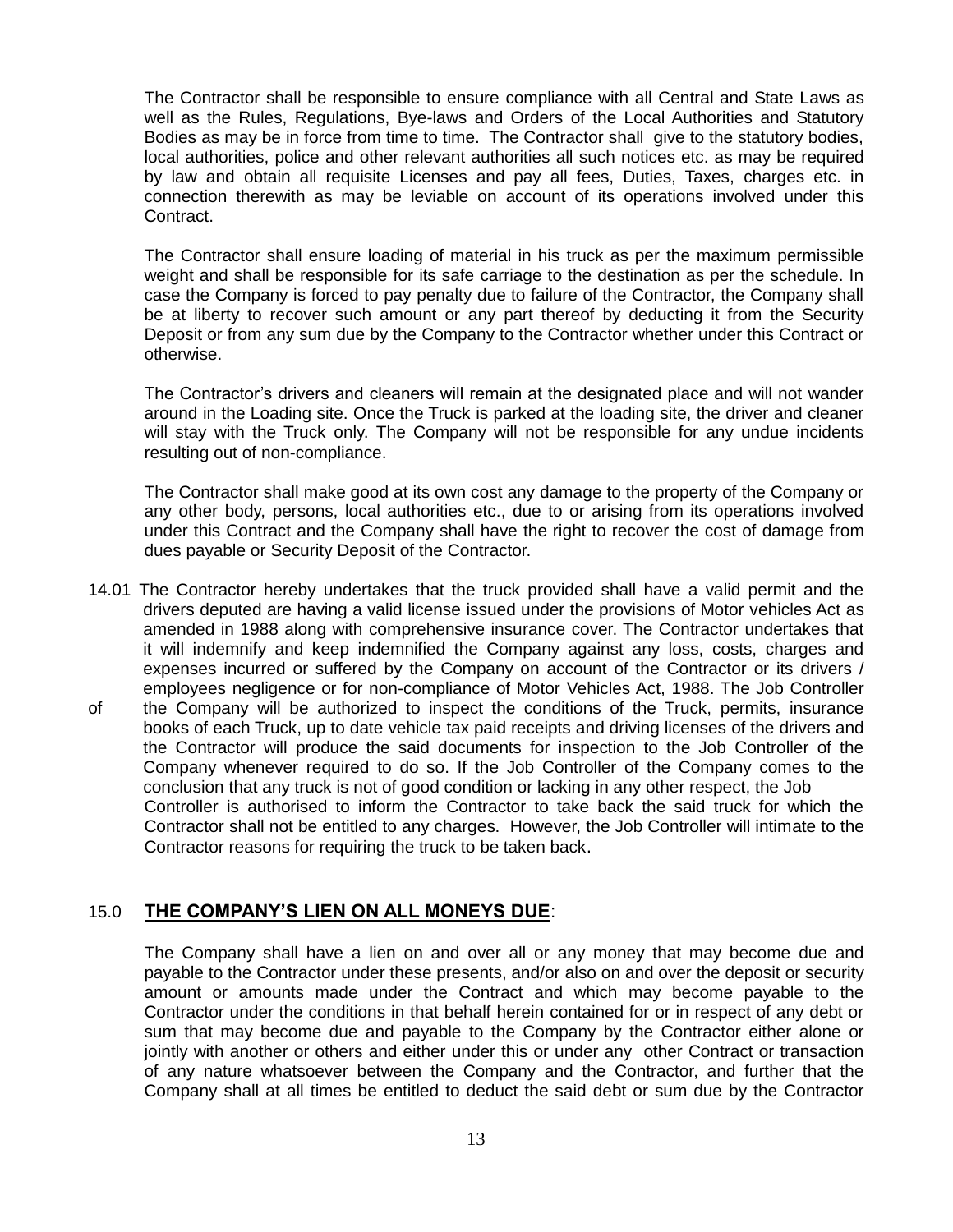from the moneys, securities or deposit which may become payable to the Contractor under these presents.

### 16.0 **CONTRACTOR TO EXECUTE AGREEMENT**:

The Contractor's responsibility under this Contract will commence from the date of issue of the letter accepting the Tender. The successful Tenderer shall be required to execute an agreement with the Company, within 7 (seven) days of the receipt by Contractor of the letter of acceptance for carrying out the works according to the General Terms & Conditions of the Contract as given in the Tender documents and special conditions of Contract. The provisions contained in Tender papers and other document exchanged between the Tenderer and the Company, shall form part of the Contract. The Earnest Money Deposit may be forfeited in case the Contractor fails to execute the agreement within the stipulated period as mentioned above.

### 17.0 **COMPENSATION FOR NON-COMMENCEMENT / DELAY IN THE COMPLETION OF WORK.**

Time shall be regarded as the essence of the Contract and delay / failure on the part of the Contractor to start the work on the stipulated date as per Clause 7.0 or to supply the trucks as per Clause 12.01 shall entitle the Company to the following :

- a) Recovery of agreed liquidated damages as per Clause 4.02 for delay in delivery.
- b) The Contractor will not be allowed to work during the period of Contract and the deposit lying with the Company shall be forfeited.
- c) Stop requisitioning any trucks from the Contractor for such period as deemed necessary by the Company, and
- d) In case the Contractor fails to provide trucks within the stipulated period of 2 days, penalty  $\textcircled{e}$  Rs.1000.00 per day per truck will be levied from the 3<sup>rd</sup> day onwards till such time the material is lifted by the Contractor or any other party.
- e) Get the work done through any other party at the risk and cost to the Contractor after 2 days.
- f) All penalty deduction will be at the discretion of Job Controller.

#### 18.0 **LOSS IN TRANSIT**

If in transit the Material is lost or damaged due to the accident or any other reasons whatsoever, the Contractor shall be liable for the loss or damage to the products. If the material is lost or damaged in transit, the Contractor shall immediately inform about the loss or damage and the place of incidence (retained / halted) to the Company and that the Company will send its representatives to assess the damages, before the consignment is delivered to the Consignee. The loss along with the expenses incurred by the Company due to the loss or damage will be recovered from the money payable to the Contractor.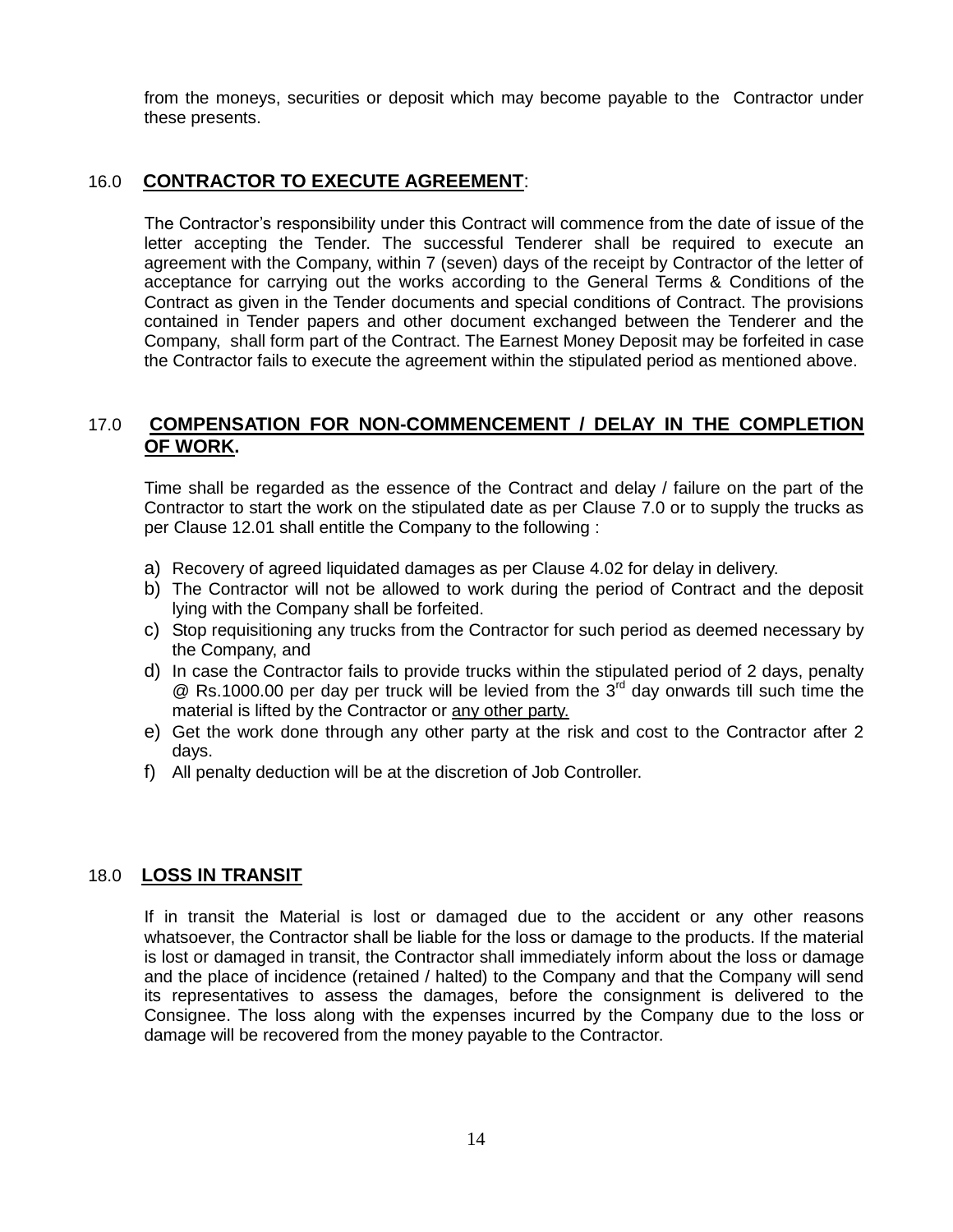### 19.0 **PROVISIONS OF EMPLOYEE'S COMPENSATION ACT**:

It is the prime responsibility of the Contractor to meet all his expenses and for paying wages and other statutory charges to its employees. The Contractor shall ensure that all dues, payment, compensations that may have to be paid to its employees, shall be paid immediately and forthwith as per the requirements of various labour laws and other statutory regulations.

In every case in which by virtue of the provisions of Section 12, Sub-section (1) of the Employees Compensation Act, 1923 or any other law for the time being in force, the Company, is obliged to pay due to failure of the Contractor, compensation to employees employed by the Contractor in execution of the works, the Company, will recover from the Contractor the amount of the compensation so paid and without prejudice to the rights of the Company under Section 12, Sub-section (2) of the said Act, or any other law for the time being in force, the Company shall be at liberty to recover such amount or any part thereof by deducting it from the Security Deposit or from any sum due by the Company to the Contractor whether under this Contract or otherwise.

The Company shall not be bound to contest any claim made against it under Section 12, Subsection (1) of the said act or any other Law for the time being in force, except to the written request of the Contractor and upon his giving to the Company, full security for all costs and charges for which the Company, might become liable in consequence of contesting such claim.

# 20.0 **COMPANY NOT RESPONSIBLE FOR CONTRACTOR'S EMPLOYEES**:

The Contractor may employ such employees as it may think fit, and the employees so employed shall be the employees of the Contractor for all purposes whatsoever, and shall not be deemed to be in the employment or under the direct control of the Company, for any purpose whatsoever. The Contractor shall abide by all Rules, Laws and Regulations that may be in force from time to time regarding the employment or condition of services of the employees. If, under any circumstances whatsoever, the Company is held liable or responsible in any manner whatsoever, for the default or omission on the part of the Contractor in abiding by the aforesaid Rules, Laws and Regulations, or is held liable or responsible to the employees of the Contractor in respect of any matter whatsoever, the Company shall be reimbursed by the Contractor for the same, as also any other expenses or costs incurred by the Company, in any proceedings or litigation, as a result of any claim or action the part of the employees of the Contractor, the Company shall be entitled to claim damages or compensation from the Contractor in that event.

### 21.0 **SUMS PAYABLE BY WAY OF COMPENSATION WITHOUT REFERENCE TO ACTUAL LOSS**:

All sums payable by way of compensation under any of these conditions shall be considered as reasonable compensation to be applied to the use of the Company without reference to the actual loss or damage sustained and whether or not any damage shall have been sustained.

# 22.0 **INCONVENIENCE TO THE PUBLIC** :

The Contractor shall not deposit material on any site which may cause inconvenience to the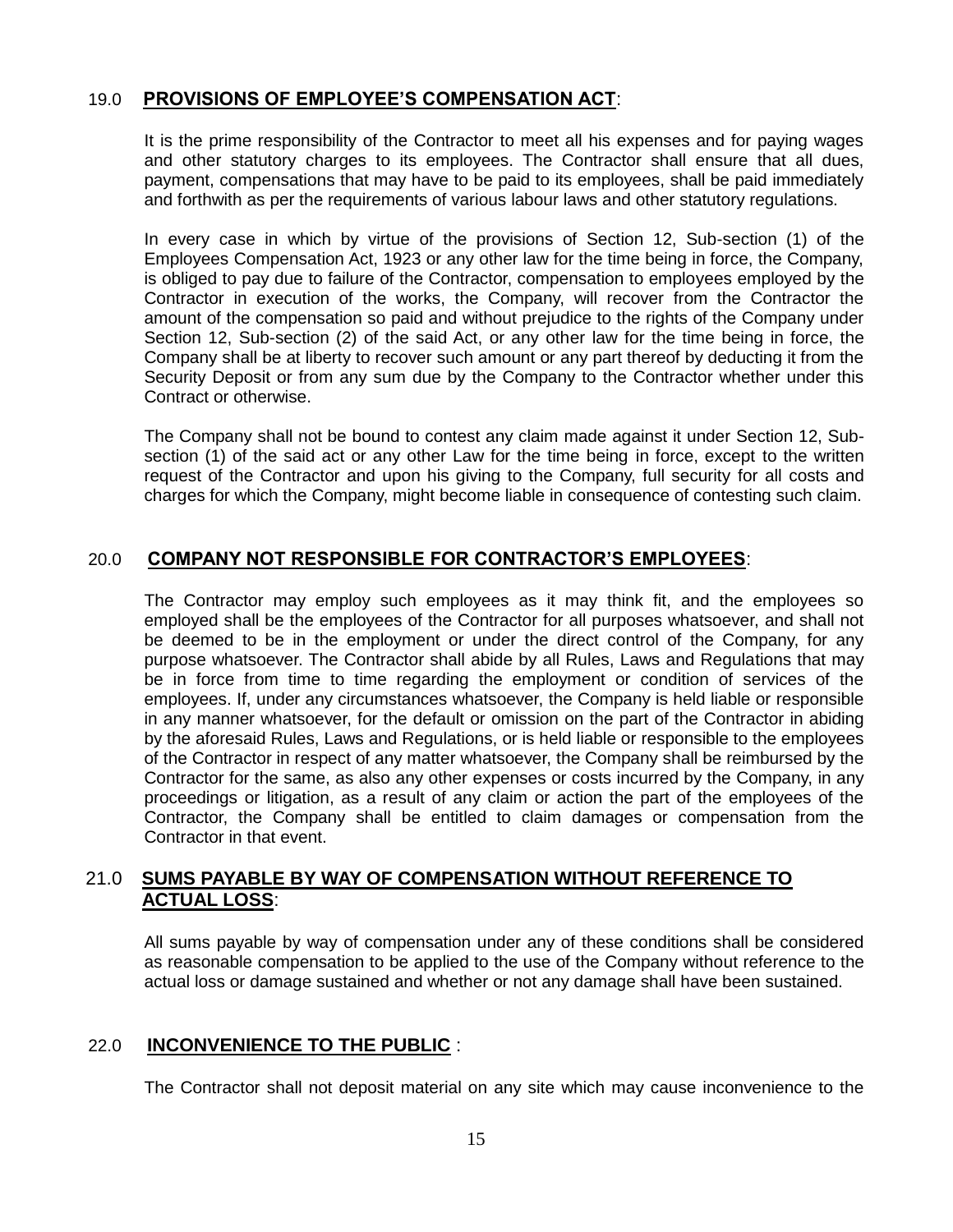Public. The Job Controller may require the Contractor to remove any materials that are considered to be danger or inconvenient to the public or cause these to be removed at the Contractors cost.

### 23.0 **CONTRACTOR TO BE LIABLE FOR ALL TAXES ETC**

The rates specified in the Tender should be inclusive of all Taxes, Toll, Warai Charges, Duties of any kind, Fees, Royalty or Naka Commission in respect of the Contract. However, the Octroi duty paid, wherever applicable in respect of Bensulf despatched on Company's Account to Central Warehousing Corporation and the Godowns hired by the Company shall be reimbursed on production of original receipts.

### 24.0 **CONTRACTOR NOT TO ENGAGE UNSUITABLE EMPLOYEES**

The Contractor shall on instructions of the Job Controller immediately dismiss, from the site any person employed thereon, who may misbehave or cause any nuisance or be otherwise, in the opinion of the Job Controller not a fit person to be retained on works. Such person shall not be again employed or allowed on the works without the prior written permission of the Job Controller.

# 25.0 **TERMINATION OF CONTRACT OWING TO DEFAULT OF CONTRACTOR**

25.01 If the Contractor should:-

- (i) become bankrupt or insolvent, or
- (ii) make arrangement with or assignment in favour of the creditors or agree to carryout the Contract under a Committee of Inspection of his creditors, or
- (iii) being a Company or Corporation, go into liquidation (other than a voluntary liquidation for the purpose of amalgamation or reconstruction), or
- (iv) assign the Contract or any part thereof otherwise than as provided in Clause 12.0 of Schedule I, or
- (v) abandon the Contract, or
- (vi) persistently disregard the instructions of the Job Controller or contravene any provisions of the Contract, or
- (vii) fail to adhere to the agreed programme of work, the Company will have the right to adhere to clause 25.02
- 25.02 Right of the Company after rescission of Contract owing to default of the Contractor in the
	- (i) The Contractor shall have no claim to compensation for any loss sustained by him by reason of Contractor having purchased any materials or entered into any commitments or made any advance on account of or the performance of the Contract and Contractor shall not be entitled to recover or be paid any sum for any work thereto actually performed under the Contract, unless and until the Job Controller shall have certified in writing the performance of such work and the value payable in respect thereof and the Contractor shall only be entitled to be paid the value so certified.
	- (ii) The Company shall not be liable to pay to the Contractor any moneys on account of the Contract until the expiry of the period of Contract and thereafter all other expenses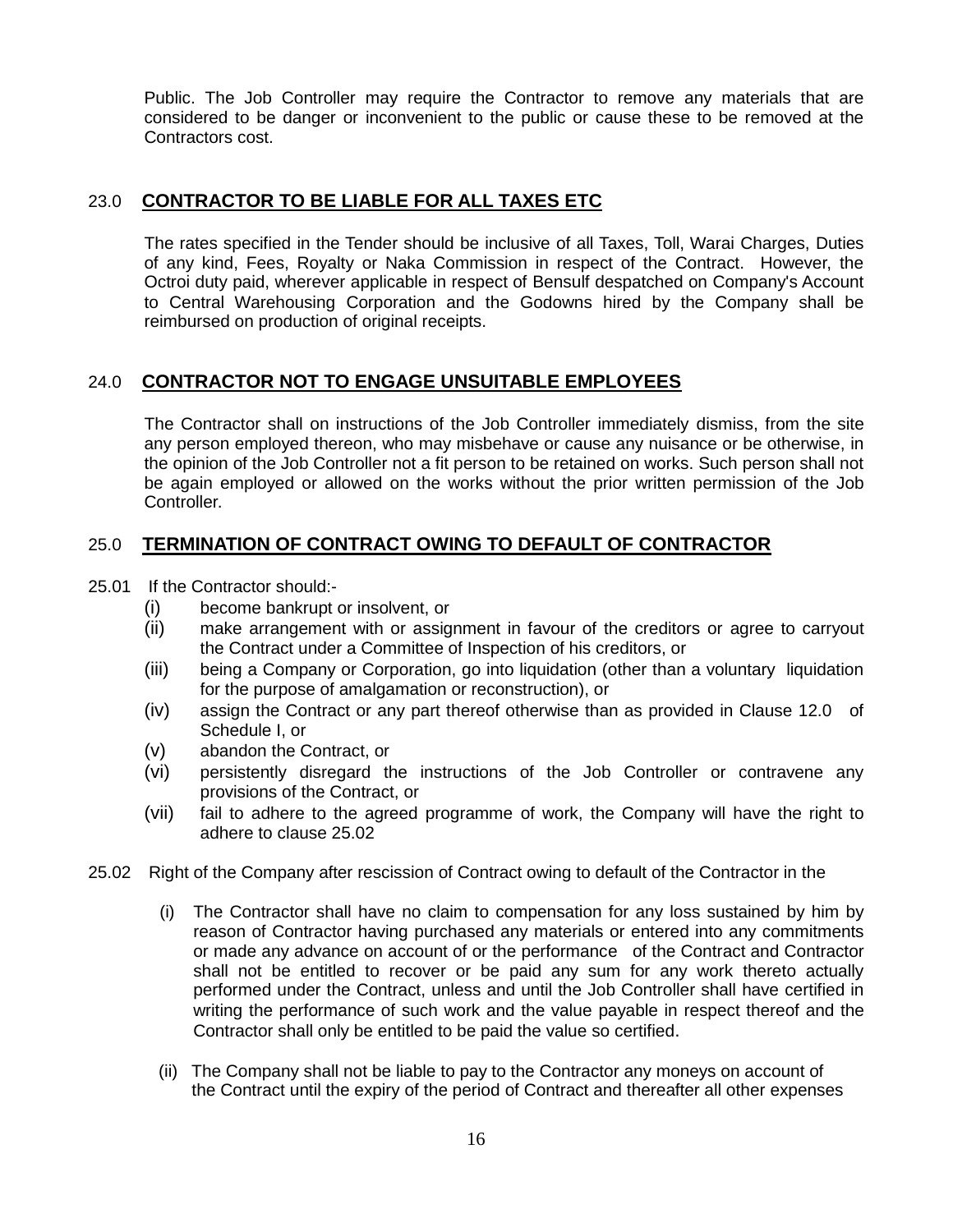incurred by the Company have been ascertained and the amount thereof certified by the Job Controller the Contractor shall then be entitled to receive only such sum or sums (if any) as the Job Controller may certify would have been due to it upon due completion by the Contractor after deducting the said amount, but if such amount shall exceed the which would have been payable to the Contractor, then Contractor shall, upon demand, pay to the Company, the amount of such expenses and it shall be deemed a debt by the Contractor to the Company and shall be recoverable accordingly.

### 26.0 **MATTERS FINALLY DETERMINED BY THE COMPANY**

All disputes or differences of any kind whatever arising out of or in connection with the Contract, whether during the progress of the work or after the completion and whether before or after the determination of the Contract, shall be referred by the Contractor to the Company and the Company shall within a reasonable time after presentation make and notify decisions thereon in writing. The decisions, directions and certificates with respect to any matters, decisions, on which is specially provided for by these conditions given and made by the Company or by the Job Controller on behalf of the Company which matters are referred to hereinafter as accepted matters shall be final conclusive and binding upon the Contractor and shall not be set aside or be attempted to be set aside on account of any informality, omissions, delay or error in proceedings in or about the same or on any other reason and shall be without any appeal.

### 27.0 **SETTLEMENT OF DISPUTES**

Any dispute, difference, claim or question of interpretation of any nature arising between the parties with regard to this Tender/ Purchase Order/ Work Order/ Agreement. regarding the meaning, respective rights, claims, liabilities and obligations under this Tender/ Purchase Order/ Work Order/ Agreement, including any question regarding its existence, validity or termination which is not resolved by amicable settlement shall be settled by arbitration in accordance with the Rules of Arbitration of the Indian Council of Arbitration (ICA) or any enactment or amendment thereof. Award passed shall be final and binding on both the parties. The venue of such arbitration proceedings shall be at Mumbai (India) and for interim relief under the Act, courts at Pune shall have the exclusive jurisdiction over this Agreement.

### 28.0 **FORCE MAJEURE**

Neither the Company nor the Contractor shall be considered in default in performance of its/his obligations under this Contract, if such performance is prevented/delayed due to war, hostilities, revolution, Civil commotion, lock-out, strike, go-slow, labour disturbance, epidemic, fire, wind or any act of God such as flood, tempest, earthquake or because of any levy, order, proclamation, regulation, ordinance of any Govt. or any statutory authorities.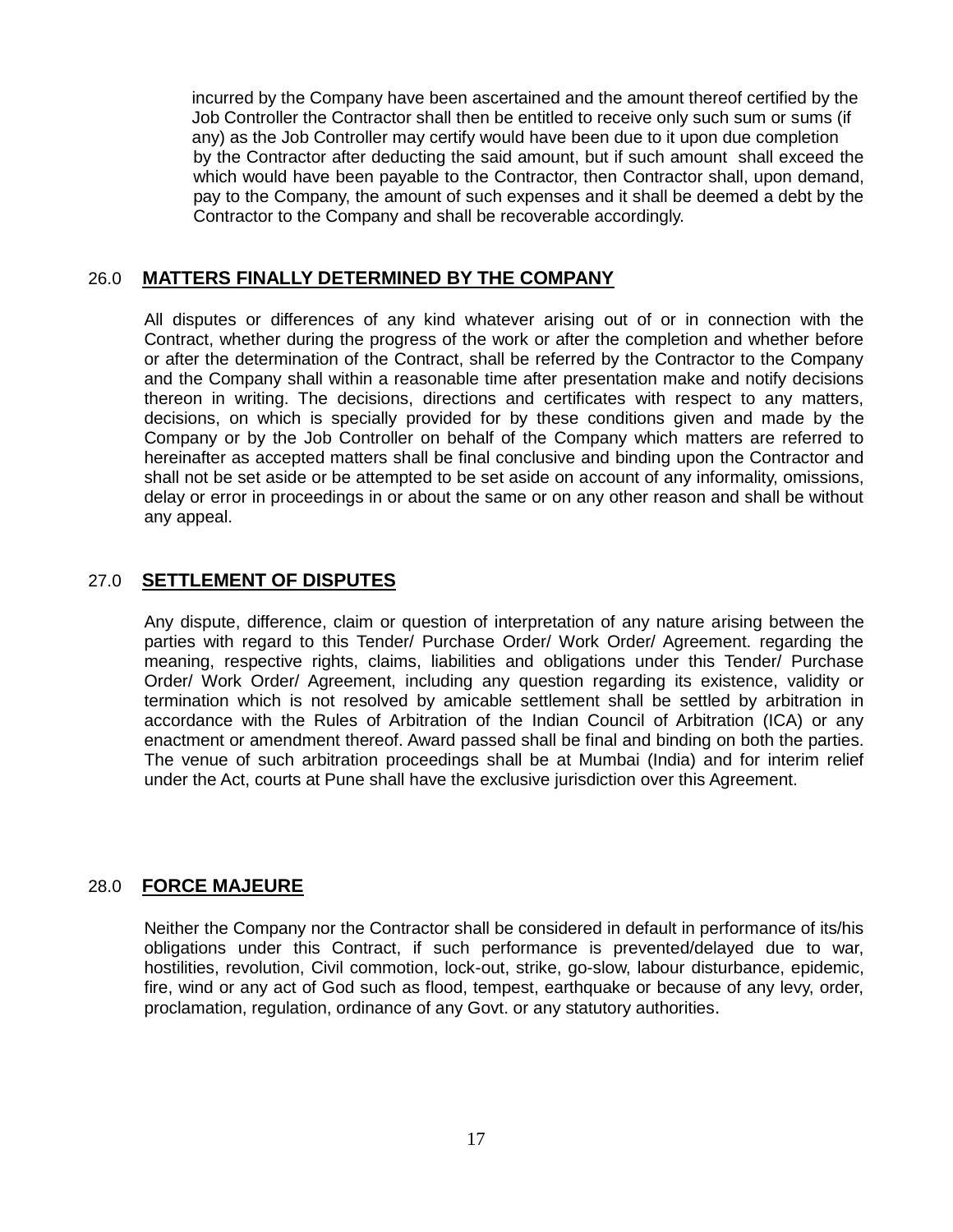### 29.0 **TERMS OF PAYMENT**

Payment of bills to the Transport Contractors will normally be made through Cheque within 30 days from the submission of the bill along with necessary acknowledgement of despatch document. Alternatively payment may be made within 37 days from date of submission of bills through RTGS with transaction fee of Rs. 50 / Transaction. Payment will be made as per the option confirmed by the Contractor at Schedule – III.

The bill must be submitted, complete in all respects within 30 days from the date of delivery challan. In case of delay in submission of bills (complete in all respects), the Contractor shall have to pay the penalty to the Company at the rate of Rs.500/- (Rupees Five hundred only) per week or part thereof for each truckload from the expiry of 30 days from the date of delivery challan. If the bills (complete in all respects) are not submitted by  $90<sup>th</sup>$  day from the date of delivery challan, the value of the material calculated at rates fixed by the Company from time to time, will be with-held from Security Deposit/Bills pending and if the bill (complete in all respects) is not submitted by 90 days from the date of expiry of Contract, the material will be treated as loss in transit and the value of material at rates fixed by the Company from time to time, will be deducted from pending bills/security deposit along with penalty accrued. But if such amount shall exceed the amount of the Security Deposit and/or pending bills, then the Contractor shall, upon demand, pay to the Company the amount so recoverable and it shall be deemed a debt by the Contractor to the Company and shall be recoverable accordingly.

### 30.0 **DIVERSION**

In case the Contractor is directed in writing by the Job Controller of the Company or In charge of the warehouse to carry the material further to any other destination, after reaching the original destination as per the Delivery Challan, the Contractor would carry out such instructions, Payment for such diverted delivery of the material will be made on the basis of the distance travelled from Panipat to original destination and by shortest route from original destination to the new destination. The Contractor in such cases should also produce a certificate from Automobile Association / State Transport Authority / PWD for the distance between the original destination and the new destination.

# 31.0 **NON-UTILISATION OF TRUCKS**

No claim shall be made by the Contractor against the Company due to non-utilisation of the whole or any portion of the number of trucks ordered by the Company or for delay in delivering the material thereof, which may be due to any act of God such as flood, tempest, earthquake etc. or due to any labour disturbances such as strike, lockout, go-slow, or due to shortage of raw material or due to any other cause, whatsoever beyond the control of the Company where the goods are produced or dispatched. In such cases, the time for utilisation of trucks provided by transport Contractor shall at the option of the Company be extended till such time as the normal situation is expected to return.

------------------------------------------------------ x -----------------------------------------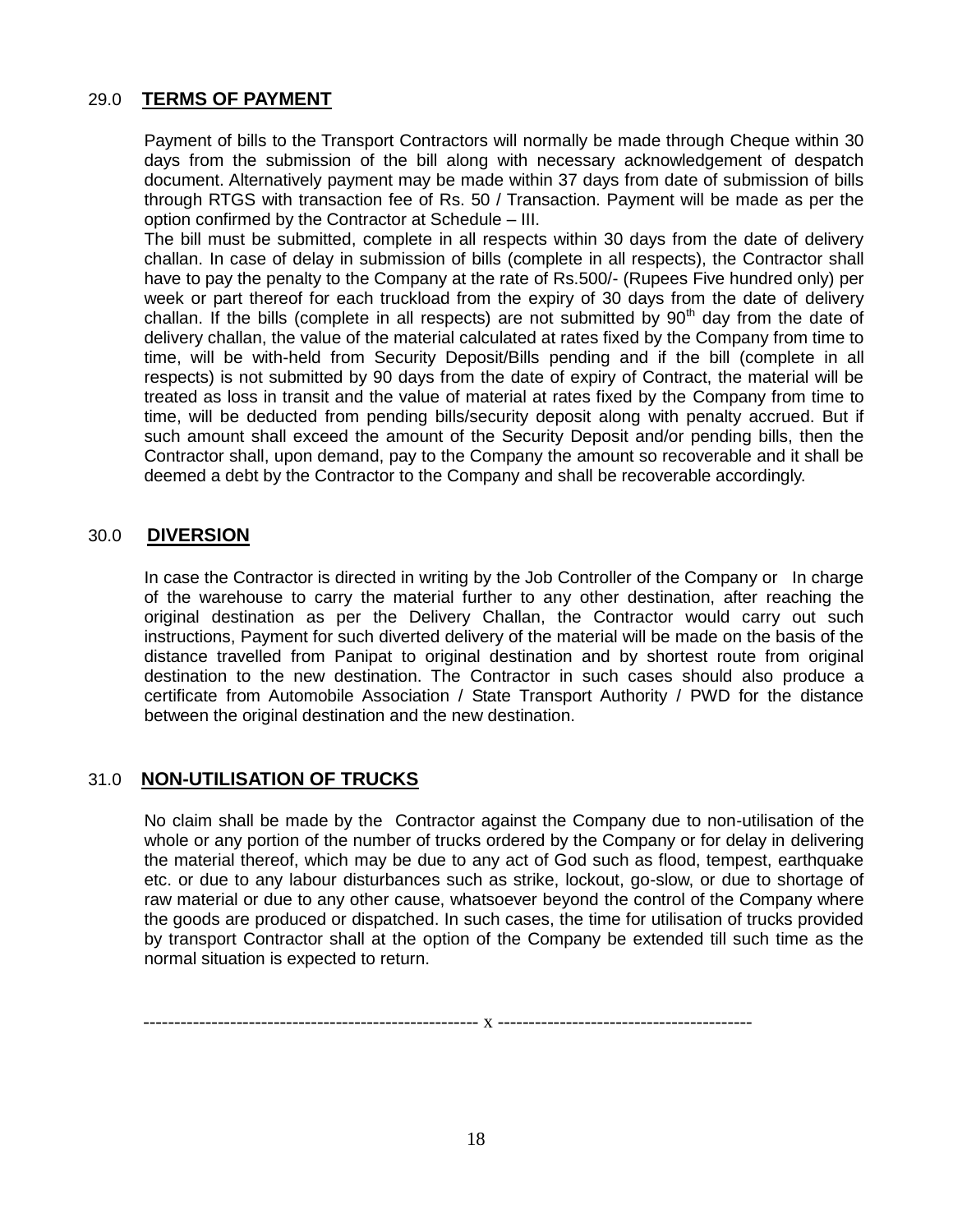SCHEDULE – II **OFFER** 

Ref: **Date:** Date: **Date:** Property of the Manual Section of the Date: **Date: Date:** 

Sr. Gen. Manager - Commercial Smartchem Technologies Limited, Sai Hira, Survey No. 93, Mundhwa, Pune 411036

Dear Sir,

- 1) I/We submit herewith (in duplicate) the quotation with regard to the Contract for transportation jobs in respect of Bensulf from your Panipat factory.
- 2) I/We hereby agree to abide by the General Terms and Conditions as per 'Schedule-I' which is enclosed along with the Tender duly signed by us.
- 3) The rates are in Rupees/per MT/ Destination wise/ State wise. These rates are inclusive of warai charges. The rates are quoted at Schedule II.
- 4) I/We undertake to pay the price fixed by the Company from time to time as compensation, in case the material is short delivered at the destination.
- 5) I/We will take all precautions for safe-delivery of the consignment at various destinations and the material will be covered with Tarpaulins, while the material is either in transit or in Company's custody. We shall not transfer the material from one truck to another and we will be responsible for any loss/damage to the consignment and hereby agree to make good the loss as ascertained by you.
- 6) In case the Contract is awarded either fully or partly in Company's favour, we undertake to carry out the job faithfully and to the entire satisfaction of the Company. We will not sub-let the Contract either partly/fully to any other Contractor, without your prior written approval/consent. We have no objection if the above Contract is given to any number of parties.
- 7) As and when we are not in a position to supply the required number of trucks, penalty at the rate of Rs.1000/- per day per truck will be levied from the  $3<sup>rd</sup>$  day onwards and the same shall be payable by me/us
- 8) I/We hereby undertake to collect the receipt of LBT if paid by us at destination, from the receivers of the cargo at destinations. However, the LBT paid, wherever applicable, in respect of Bensulf despatched on STL account to the godowns hired by STLshall be reimbursed by STL on production of original receipts.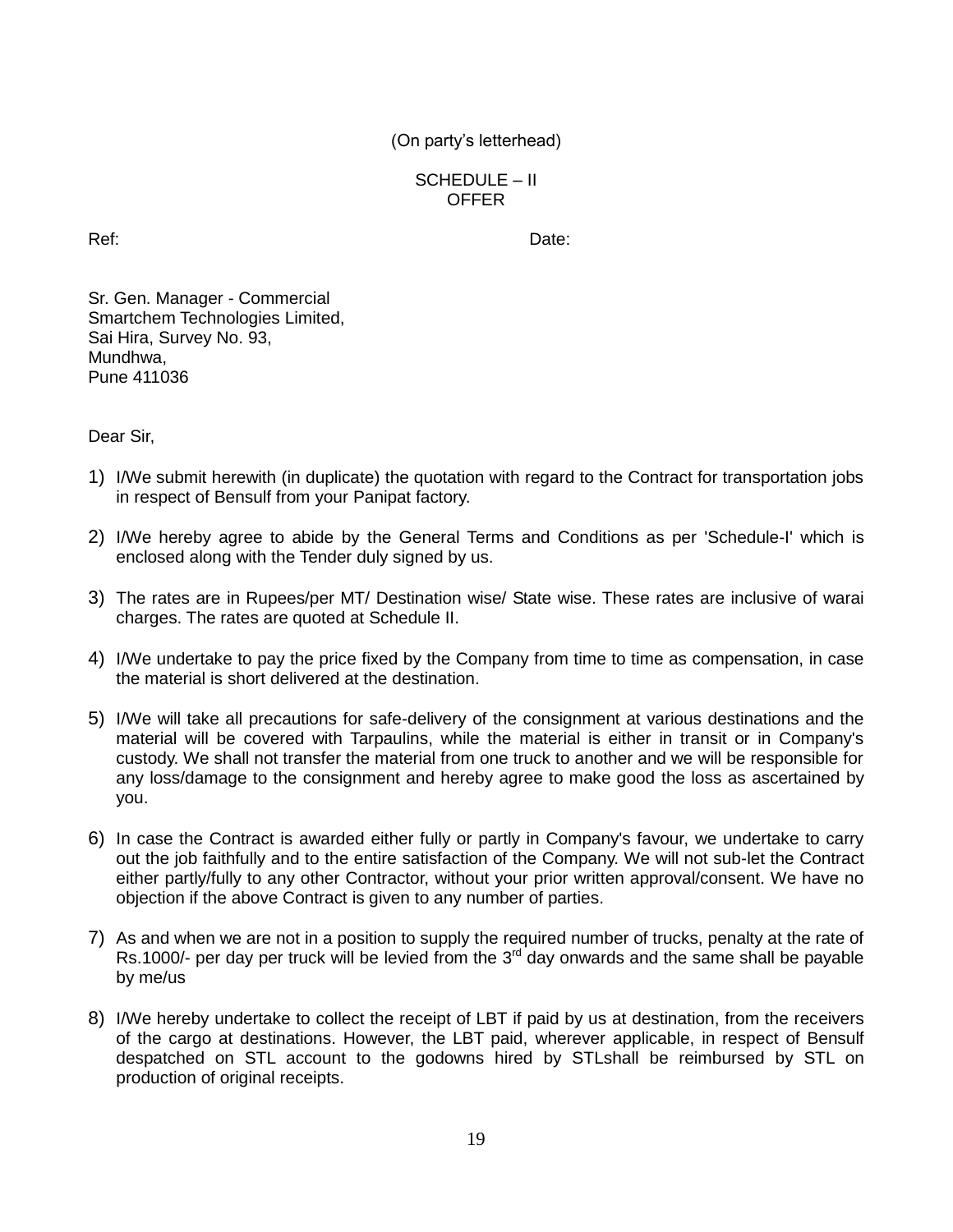- 9) I/We agree to provide Security Deposit as per clause no. 9 of schedule-I, by way of Demand Draft. Alternatively, I/We agree to furnish Bank Guarantee of equal amount.
- 10)I/We undertake to comply with Central/State Rules, Regulations, By-laws and orders of local authorities and Statutory Bodies and pay all fees/Taxes, Duties, charges as may be leviable on account of transport operations, at Company's cost.
- 11) In case of non-fulfillment of Contract terms and conditions, I/We agree to the forfeiture of Security Deposit by the Company.
- 12) I/We hereby agree that the rates quoted and accepted by us will remain firm through the Contract period i.e. from **01.07.2019 to 30.06.2020** and also for the extension period if the Contract period is extended.
- 13) I/We hereby declare that one or more partners/directors/proprietor is not common with other firms who have quoted for this tender.

Yours faithfully,

(Signature & Designation of Tenderer) Along with Seal of the Firm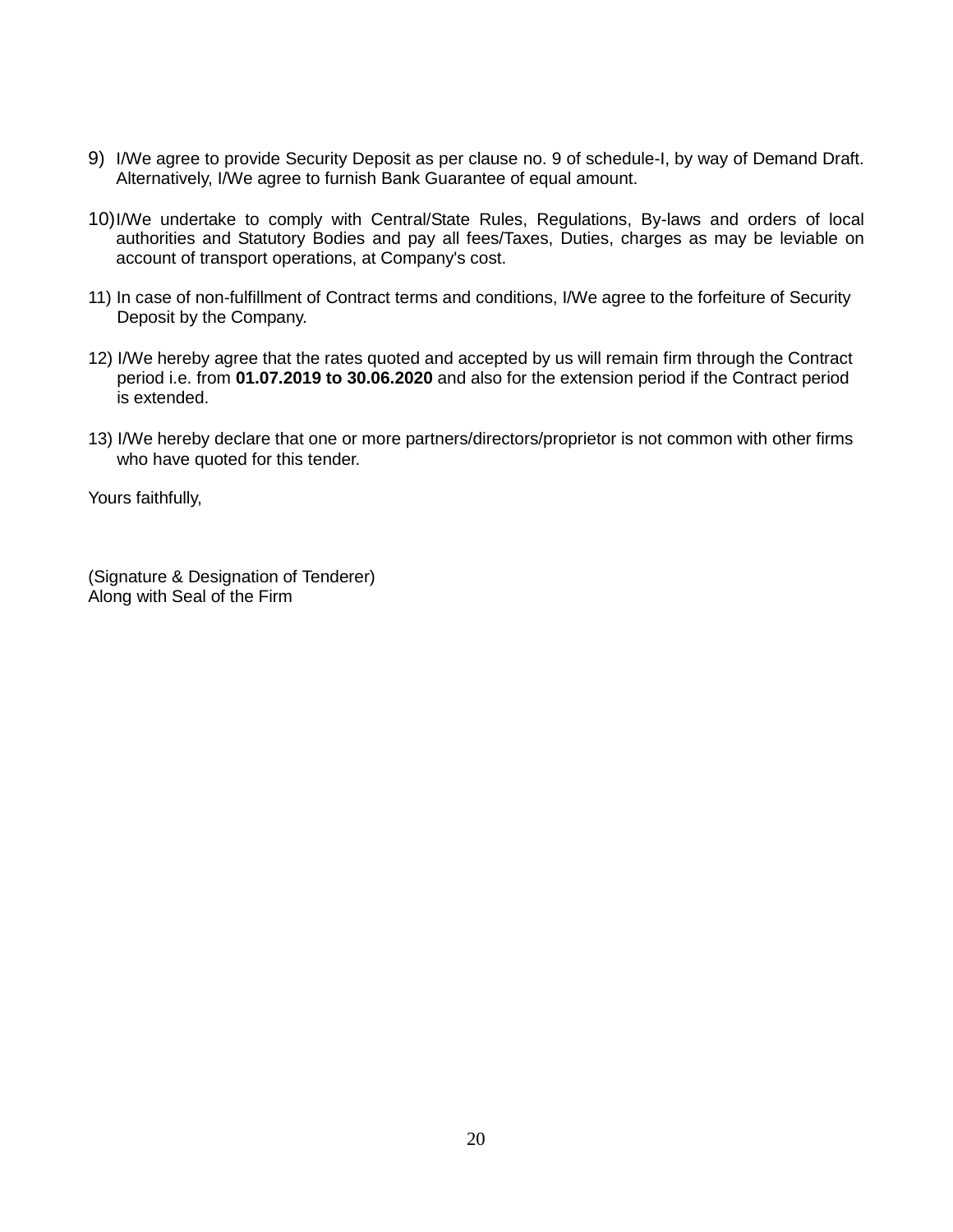### **AGREEMENT FOR TRANSPORT**

( Rs 100/- Non Judicial Valid Stamp Paper )

THIS AGREEMENT is made at Pune Between Smartchem Technologies Limited, having its Corporate Office at Sai Hira, S. No.93, Mundhwa Pune – 411 036, hereinafter called as "Company" of the ONE PART

And M/s. .. .. .. .. .. .. .. .. .. .. .. .. .. .. .. .. .. .. . .. .. . .. (hereinafter called the 'Contractor') of other part.

And whereas the Smartchem Technologies Limited, has invited tenders on …… for transporting Bensulf from its plant located at Panipat, pursuant to which, the party of the OTHER PART has submitted the Tender.

And whereas the Tender submitted by the Contractor has been accepted by the Company and the Contractor has accordingly been informed of the decision, which the contractor confirms, acknowledges and accepts, subject to the following terms and conditions.

- 1) This Contract comes into effect from.. .. … & will continue till the validity date as per Service Order or its termination during course of Contract.
- 2) Quotation offer letter dated ….. .. ... ..and Contract contained therewith along with Service Order No…… dated ….. ... will form the part of the agreement.
- 3) The Contractor agrees to work as transport Contractor for transporting Bensulf from our Plant at Panipat to various destinations in the States of ..... ... ... ... ...
- 4) The Contractor agrees to supply on demand as many trucks per day as requisitioned within the framework of Service Order No. .. .. .. dt. .. .. .. ..
- 5) In the event of non supply of trucks as per requisition of Company penalty as indicated in clause no.12.01 and 17 (d) of Schedule I of the NIT shall be payable by Contractor.
- 6) Due to Contractor's inability, failure or negligence to execute the Contract, any loss incurred by the Company, will be on Contractor's account. The Company or his authorised representative at his entire discretion may also terminate the Contract in part or full, without any notice or assigning any reason, if in his opinion the work under the Contract is not being done in accordance with the terms and conditions of the Contract. The Company also reserves the right to get the work done by any other agency as per clause 17.0 of Schedule I of the Contract and the additional cost and damages suffered, if any, will be recovered from Contractor's bills/Bank Guarantee/Security Deposit.
- 7) The Contractor shall ensure that only the Trucks in good condition are used for loading of the bags. In addition it will be the Contractor's responsibility to ensure that the bags are adequately covered to prevent any damage to the bags in transit.
- 8) The Contractor shall deliver the goods to the Consignee nominated by the Company within max 5 days from despatch date. Penalty for delayed delivery beyond the specified time limit as above will entail the penalty as per clause 4.02. Transhipment of material enroute is not permitted and will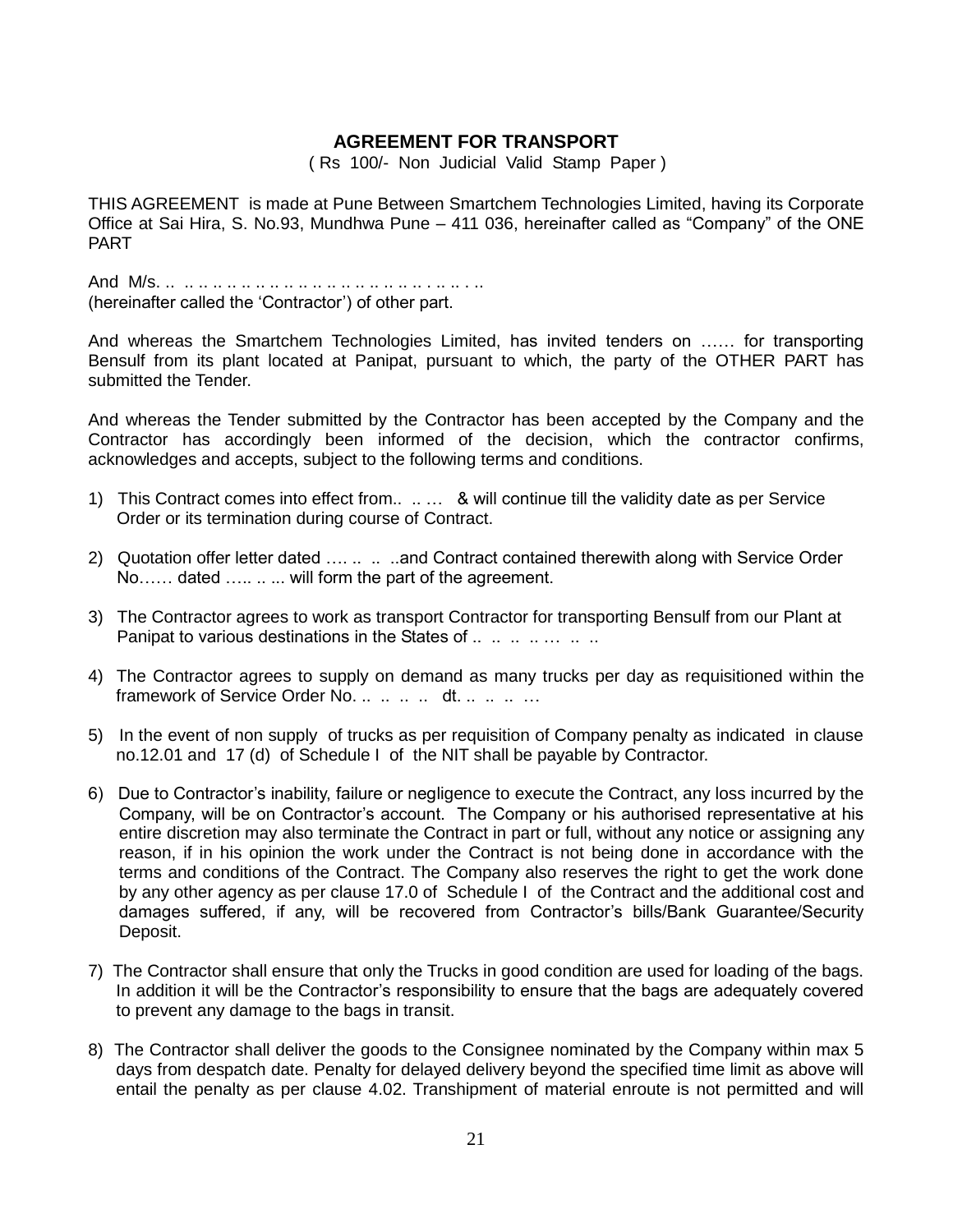attract penalty as per clause No. 12.02 for non-compliance.

- 9) In case of damage to the material in transit, cost of bags, cost of rebagging and value of material received short will be recovered from the Contractor. The rate of recovery will be the price fixed by the company from time to time.
- 10) Bills with acknowledgement should be submitted on fortnightly basis and not later than 30 days from the date of dispatch from the plant. Penalty for non-submission of acknowledgement / bills beyond this period will be Rs.500/- per truck per week or part of week.
- 11) The Contractor shall be paid at the rates mentioned as per Service Order No. \_\_\_\_\_ dated \_\_\_\_\_
- 12) Transport charges do not include loading at the originating point and unloading at the destination unless otherwise specified.
- 13) The Company reserves the right to divert the material to any other destination while in transit. In such a case the payment shall be made as per provision under clause 30.0 of Schedule I of the Contract.
- 14) The agreement shall be effective from ….. and shall remain valid upto ….. The Contractor has to deposit Rs…… towards Security Deposit which shall be refunded on termination of the Contract and submission of No Dues Certificate from the Company. No interest is payable on such deposits.
- 15) Every effort will be made to settle the bills as per provision under clause 29.0 of Schedule I of the Contract. The Contractor will however have no right to claim any interest in case of delay in payment.
- 16) The Company retains option to extend the Contract for further period as required on the same terms and conditions at the sole discretion of the Company.
- 17) The Contractor will comply with all the rules and regulations of Govt. of India, State Govt. and Municipal Authorities.
- 18) This Agreement will be governed by all other terms and conditions given in the Service Order and the Contract submitted along with the Tender.
- 19) The Contract is entered into at Pune, (Maharashtra) and Competent Courts of Pune shall have jurisdiction.
- 20) All disputes and differences arising out of the Contract shall be referred to arbitration as provided under clause 27.0 of Schedule I of the Contract and the award passed therein shall be reasoned, final, conclusive and binding on both parties.

The parties shall be governed by the Arbitration and Conciliation Act 1996 and the venue of the arbitration shall be at Pune.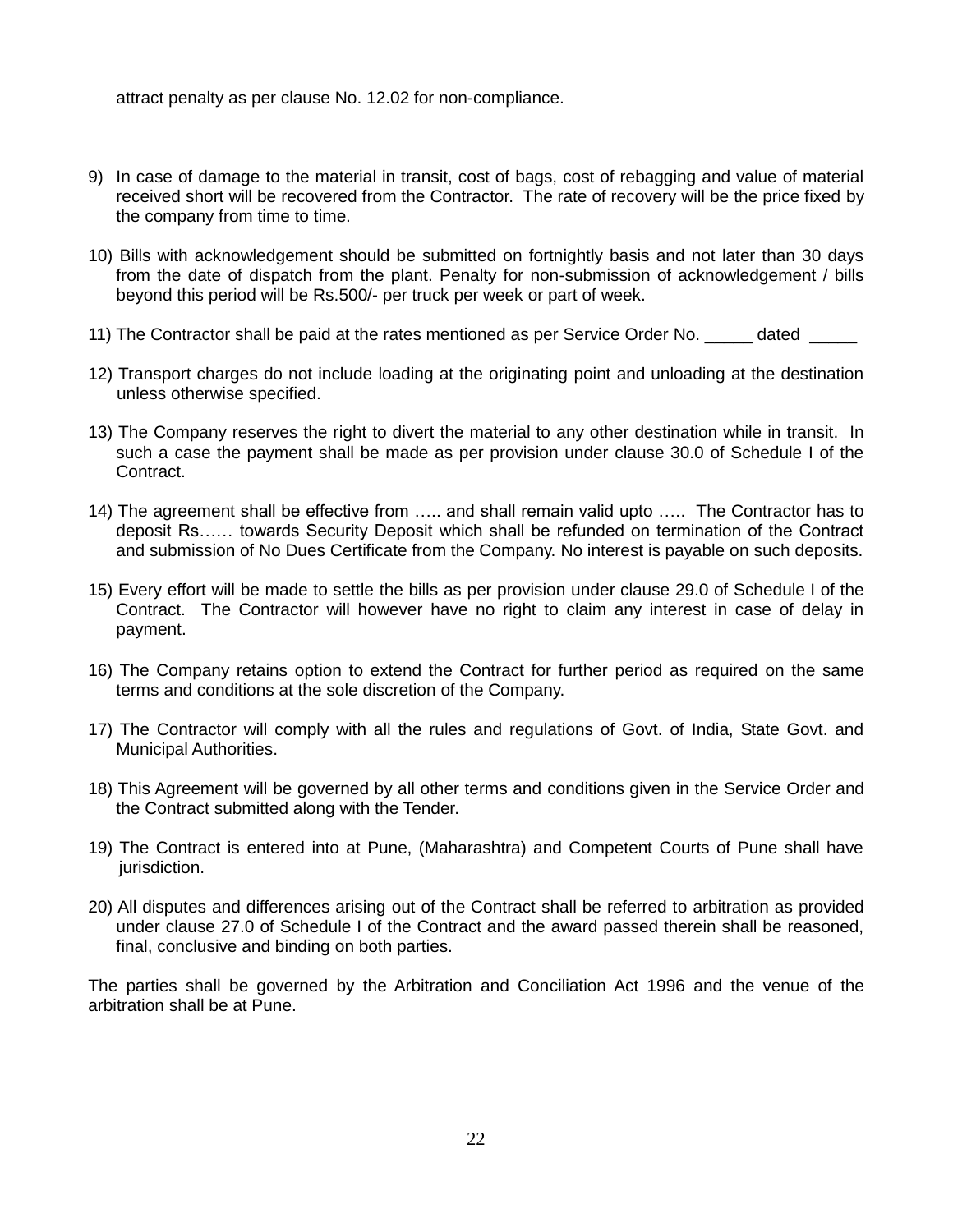21) IN WITNESS THEREOF, the parties have hereto set their hands and seal the day, Month and year first above written.

| 1.                                                                                  |                                                                                                                                                                                                                                                                                                                                                                                                                          |
|-------------------------------------------------------------------------------------|--------------------------------------------------------------------------------------------------------------------------------------------------------------------------------------------------------------------------------------------------------------------------------------------------------------------------------------------------------------------------------------------------------------------------|
| Date:- $\frac{1}{\sqrt{1-\frac{1}{2}}}\sqrt{1-\frac{1}{2}}$                         | Date:- $\frac{1}{\sqrt{1-\frac{1}{2}}}\frac{1}{\sqrt{1-\frac{1}{2}}}\frac{1}{\sqrt{1-\frac{1}{2}}}\frac{1}{\sqrt{1-\frac{1}{2}}}\frac{1}{\sqrt{1-\frac{1}{2}}}\frac{1}{\sqrt{1-\frac{1}{2}}}\frac{1}{\sqrt{1-\frac{1}{2}}}\frac{1}{\sqrt{1-\frac{1}{2}}}\frac{1}{\sqrt{1-\frac{1}{2}}}\frac{1}{\sqrt{1-\frac{1}{2}}}\frac{1}{\sqrt{1-\frac{1}{2}}}\frac{1}{\sqrt{1-\frac{1}{2}}}\frac{1}{\sqrt{1-\frac{1}{2}}}\frac{1}{$ |
| <b>WITNESSES</b>                                                                    |                                                                                                                                                                                                                                                                                                                                                                                                                          |
|                                                                                     |                                                                                                                                                                                                                                                                                                                                                                                                                          |
| 1.                                                                                  |                                                                                                                                                                                                                                                                                                                                                                                                                          |
| Date:- $\frac{1}{\sqrt{1-\frac{1}{2}}}\left  \frac{1}{\sqrt{1-\frac{1}{2}}}\right $ | Date:- $\qquad \qquad / \qquad \qquad /$                                                                                                                                                                                                                                                                                                                                                                                 |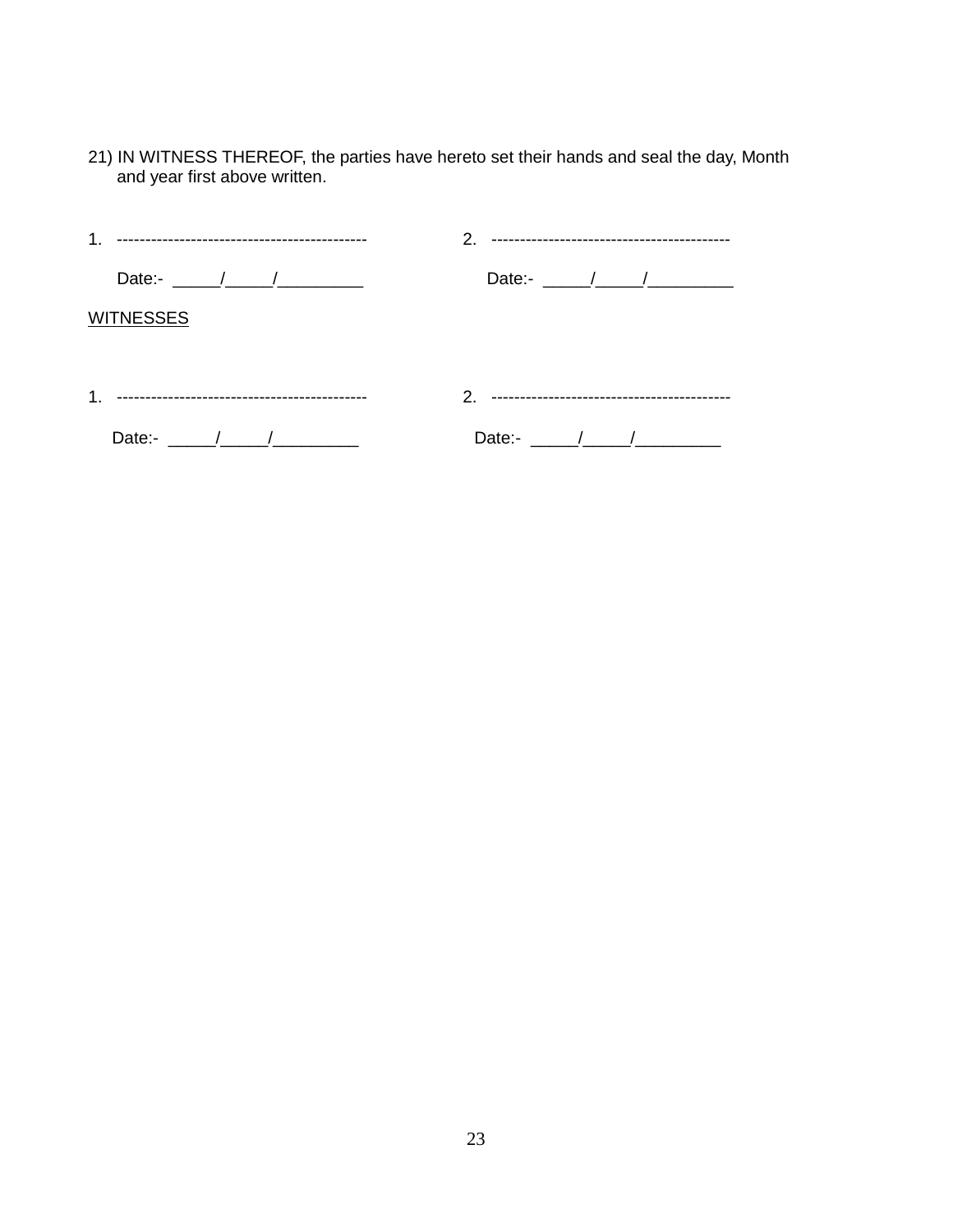### **BANK GUARANTEE BOND**

#### (To be submitted from Nationalised/Scheduled Bank)

In consideration of Smartchem Technologies Limited, Company registered under the Companies Act, 1956, having its Corporate office at Sai Hira, S.No. 93, Mundhwa, Pune - 411 036, (hereinafter called STL which expression unless repugnant to the context includes successor in interest or assigns) having agreed to exempt M/s \_\_\_\_\_\_\_\_\_\_\_\_\_\_\_\_\_\_\_\_\_\_\_\_\_\_\_\_\_(whether Proprietorship or Partnership firm or Company) (hereinafter called the said Contractor/s) which expression unless repugnant to the context includes successor in interest or assigns from the demand under the terms and conditions of Purchase Order No. \_\_\_\_ dated \_\_\_\_\_\_\_\_\_ issued by STL in regard to Transportation of Bensulf, on the Contractor (Hereinafter called 'the said Order') of the Security Deposit for the due fulfillment by the said Contractor of the terms and conditions contained in the said order, on production of Bank Guarantee for Rs. \_\_\_\_\_\_\_\_ (Rupees \_\_\_\_\_\_\_).

- 1. We Sank, (Hereinafter referred to as 'the Bank') do hereby undertake to pay the STL an amount not exceeding Rs.  $\qquad \qquad$  (Rupees ) against any loss or damage caused to or suffered by the STL by reason of any breach by the said Contractor(s) of any of the terms or conditions contained in the said Agreement. The Bank hereby agrees to address all correspondence in regard to the Bank Guarantee to The Senior General Manager / Vice President - Finance & Accounts), Smartchem Technologies Limited, Sai Hira, S.No.93, Mundhwa Pune – 411 036
- 2. We **Example Bank, do hereby undertake to pay the amounts due and payable under this** guarantee without any demur, merely on a demand from the STL stating that the amount claimed is due by way of loss or damage caused to or would be caused to or suffered by STL by reason of any breach by the said Contractor(s) of any of the terms or conditions contained in the said order or by reason of the Contractor(s), failure to perform the said order. The decision of STL with regards to sums of money, losses, damages, costs, charges and expenses that may become due from or payable to it by the Contractor shall be final and binding on us. Any such demand made on the Bank shall be conclusive as regards the amount due and payable by the Bank under this Guarantee. However, our liability under this Guarantee shall be restricted to an amount not exceeding Rs. (Rupees and all not contained a second second second second second second second second second s
- 3. We\_\_\_\_\_\_\_\_\_ Bank undertake to pay to the STL any money so demanded within 24 hours notwithstanding any dispute or dispute raised by the Contractor(s) in any suit or proceeding pending before any Court or Tribunal relating thereto our liability under this present being absolute and unequivocal. The payment so made by us under this bond shall be a valid discharge of our liability for payment there under and the Contractor(s) shall have no claim against us for making, such payment.
- 4. We\_\_\_\_\_\_\_\_\_\_ Bank, further agree to the guarantee herein shall remain in full force and effect during the period that would be taken for the performance of the said order and that it shall continue to be enforceable till all the dues of the STL under or by virtue of the said order have been fully paid and its claim satisfied or discharged or till early certifies that the terms and conditions of the said order have been fully and properly carried out by the said Contractor(s) and accordingly discharges the guarantees. Unless a demand or claim under this guarantee is made on us in writing on or before \_\_\_\_\_\_\_ we shall be discharged from all liability under this guarantee thereafter.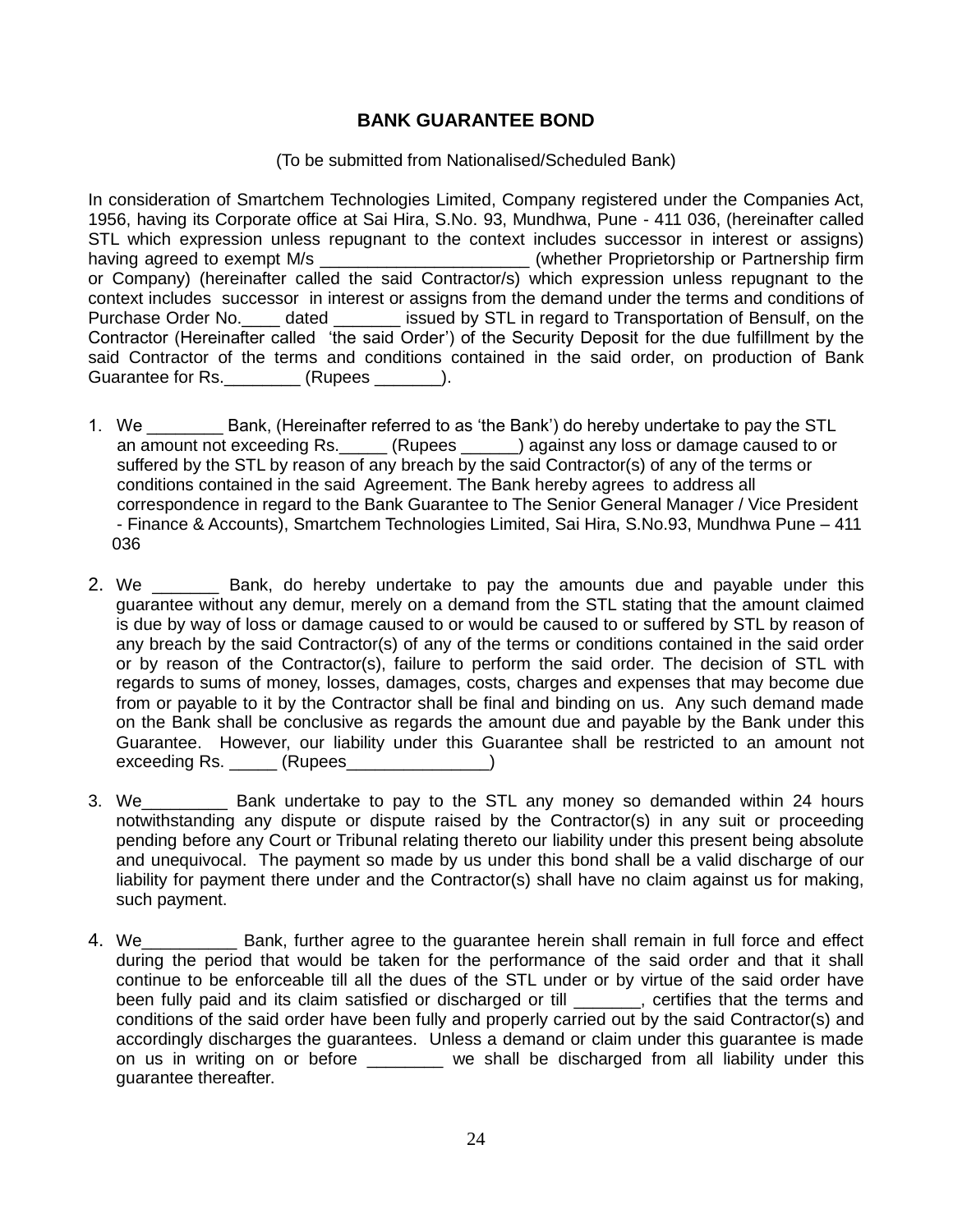- 5. We Bank, further agree with STL that STL shall have the fullest liberty without our consent and without affecting in any manner our obligations hereunder to vary any of the terms and conditions of the said Agreement or to extend time of performance by the Contractor(s) from time to time any of the powers exercisable by STL against the said Contractor(s) and to forebear or enforce any of the terms and conditions relating to the said Order and we shall not be relieved from our liability by reason of any such variations or extension being granted to the said Contractor(s) or for any forbearance, act or omission on the part of the STL or any indulgence by the STL to the said Contractor(s) or by any such matter or thing whatsoever which under the law relating to sureties would but for this provision have effect of so relieving us.
- 6. Our liability under this guarantee is restricted to Rs. \_\_\_\_\_\_\_\_\_\_\_\_\_(Rupees\_\_\_\_\_\_\_) and shall remain in full force up to unless a demand or claim under this guarantee is made on us in writing within 3 months from the date of expiry viz\_\_\_\_ we shall be discharged from all liabilities under the guarantee hereafter.
- 7. This guarantee will not be discharged due to the change in the constitution of the Bank or the Contractor (s).
- 8. We \_\_\_\_\_\_\_\_ Bank Ltd., lastly undertake not to revoke this guarantee during its currency except with the previous consent of the STL in writing.

Dated the \_\_\_\_\_\_\_ day of \_\_\_\_\_\_\_\_\_\_\_ 2019. For Bank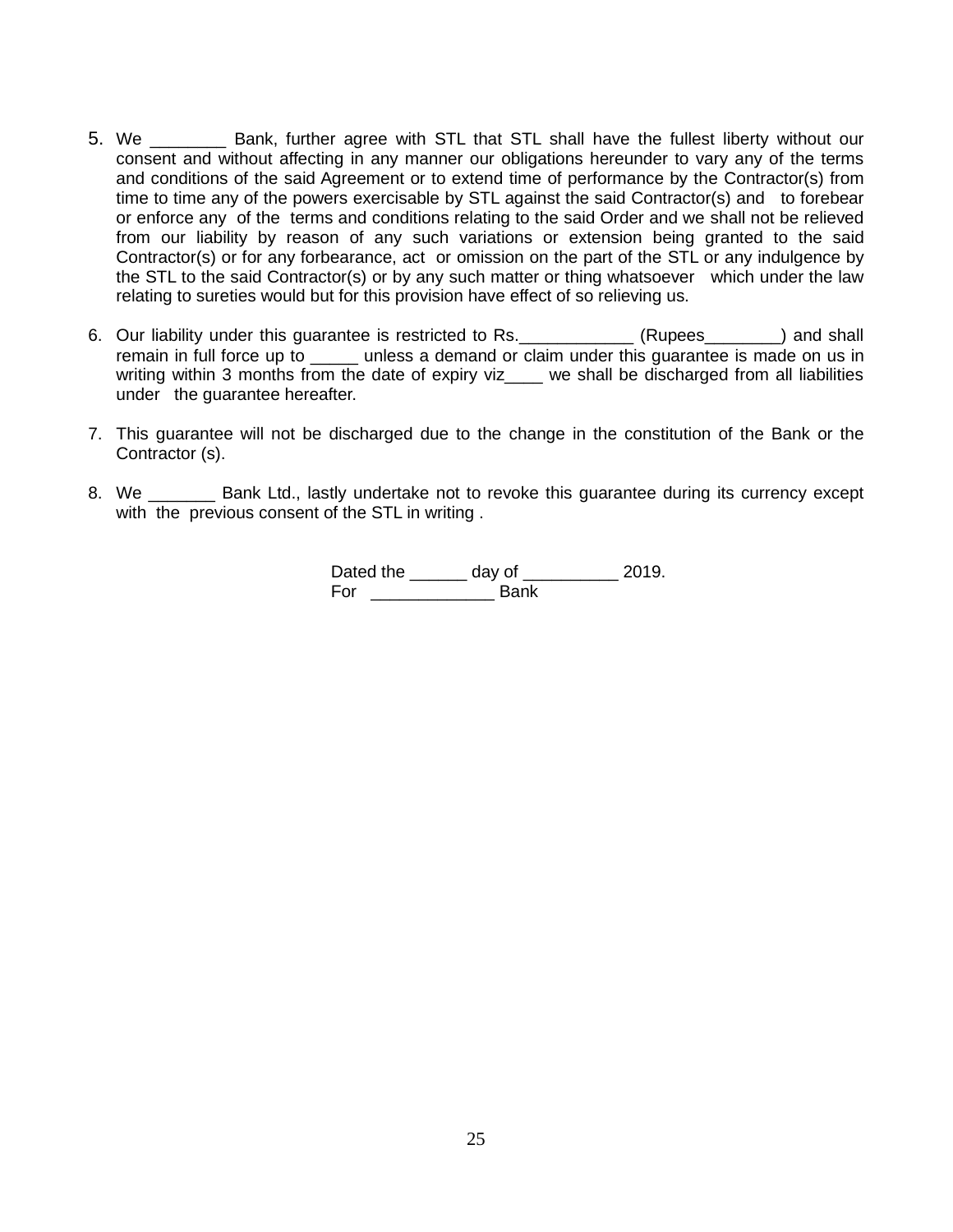# **GENERAL INFORMATION:**

| 2.  |                                                                                            |
|-----|--------------------------------------------------------------------------------------------|
| 3.  |                                                                                            |
| 4.  |                                                                                            |
| 5.  | Constitution of the Firm: Proprietorship/Partnership/Pvt. Ltd./ Pub Ltd. Co./Co-operative. |
| 6.  |                                                                                            |
| 7.  |                                                                                            |
| 8.  |                                                                                            |
|     |                                                                                            |
|     |                                                                                            |
| 9.  |                                                                                            |
| 10. | Details of sister concerns                                                                 |
|     | a) Name & Address:                                                                         |
|     | b) Activities engaged in by Sister Concern:                                                |
|     | c) Names, Addresses & Telephone Nos. of Proprietors/Directors/Partners of Sister concerns. |
|     |                                                                                            |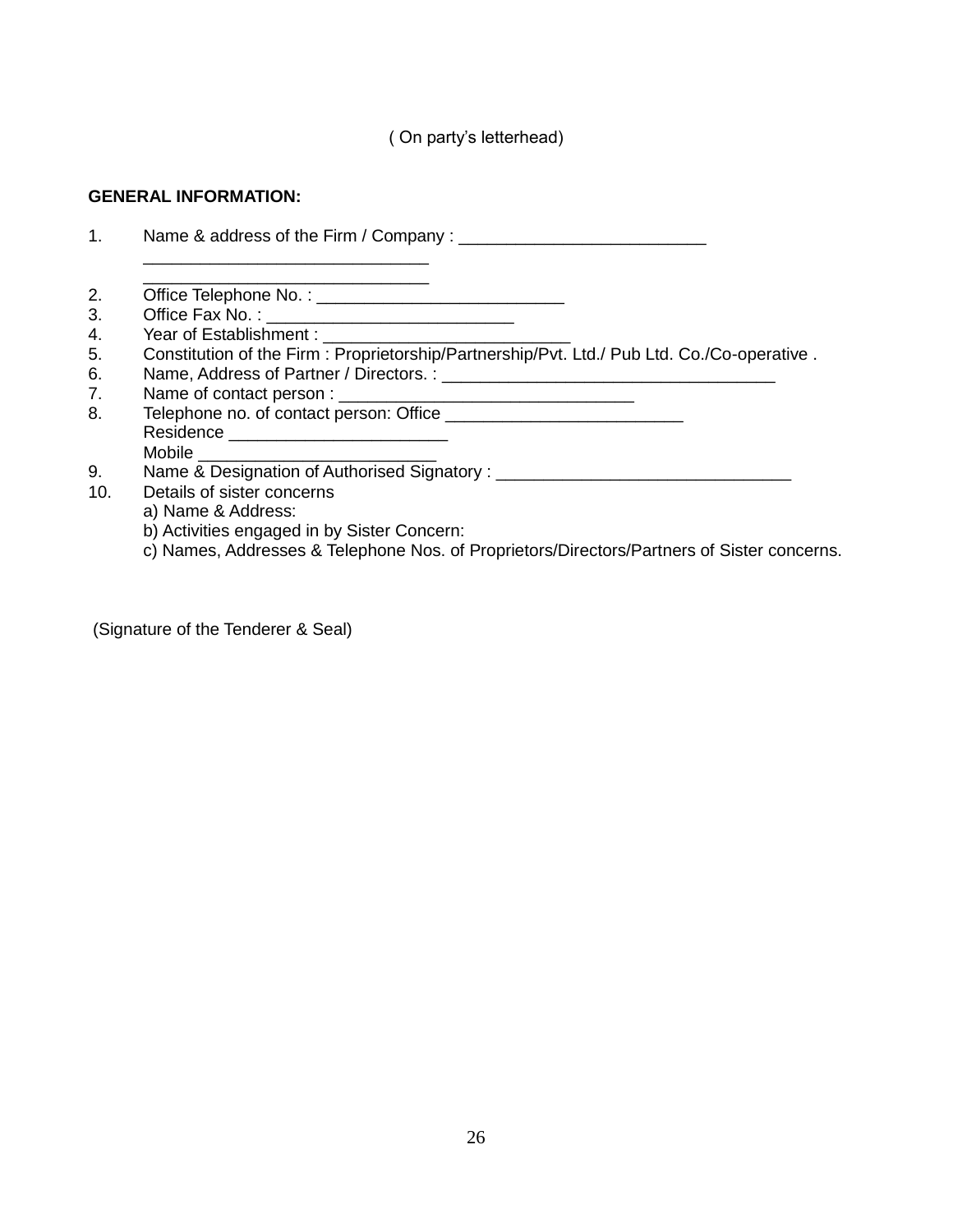# **INFRASTRUCTURE / HUMAN RESOURCE :**

- 1. Total number of persons employed : \_\_\_\_\_\_\_\_\_\_\_\_\_\_\_\_\_\_\_\_\_\_\_\_\_\_\_\_\_
- 2. No. of branch offices : \_\_\_\_\_\_\_\_\_\_ \_\_\_\_\_\_\_\_\_ \_\_\_\_\_\_\_\_\_ (details of address, Telephone No. Fax No. etc.)
- 3. No. of trucks owned : \_\_\_\_\_\_\_\_\_\_\_\_\_\_\_\_\_\_\_\_\_\_\_\_\_\_\_\_\_\_\_\_\_(details)
- 4. No. of trucks attached /through syndicates
- 5. No. of trucks engaged in Fertiliser, Cement, Food-grains, or similar products.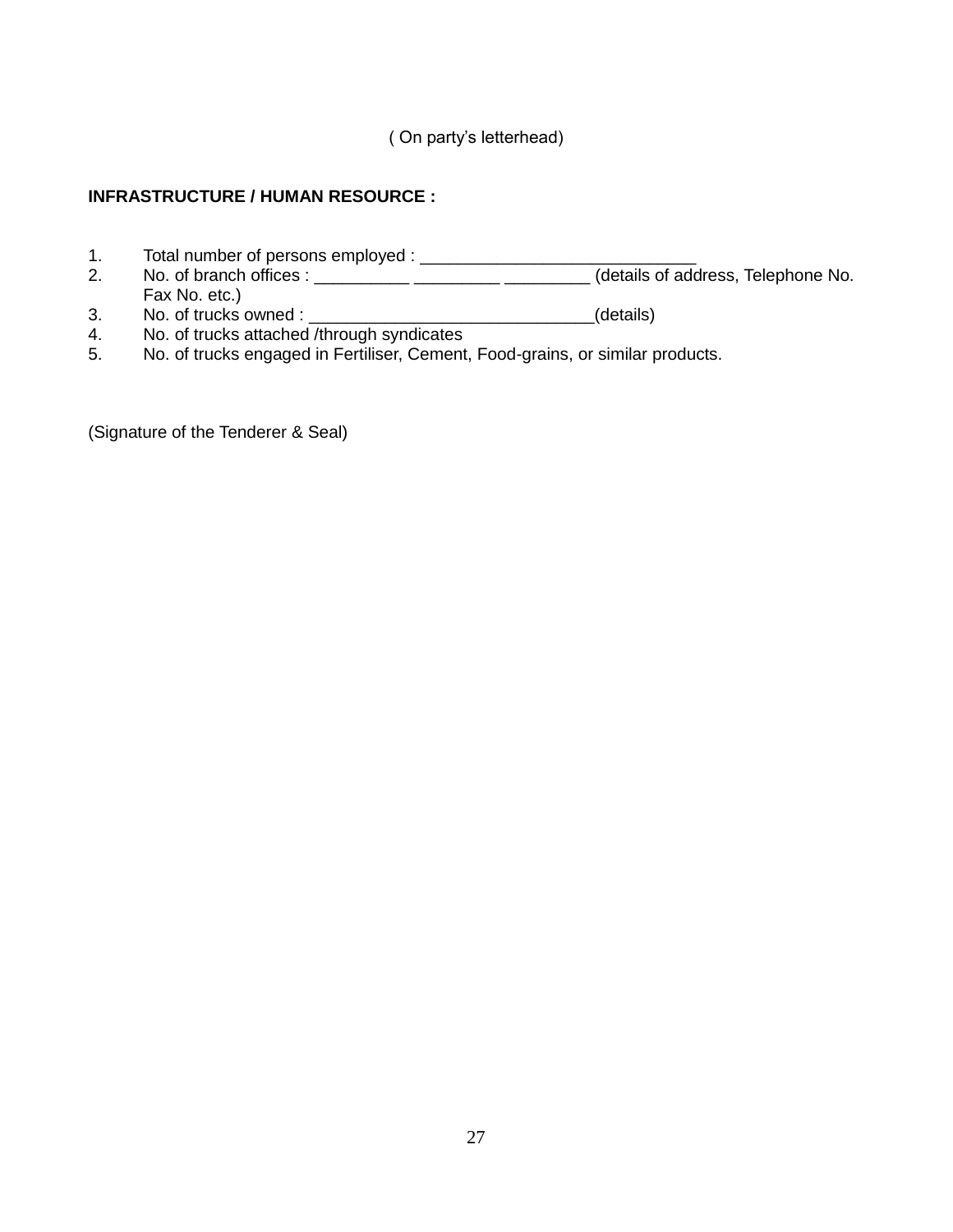### **WORK EXPERIENCE:**

List of Customers serviced for transportation of fertilizers, food grains, cement or similar products during last three years of which the value of single contract in any one of the preceding three years should not be less than Rs. 25 Lacs.

| Name of the<br>Client served | <b>Contract Period</b> | Product handled | Volume<br>(in MT) | <b>Contract Value</b><br>(Rs in Lacs) |  |
|------------------------------|------------------------|-----------------|-------------------|---------------------------------------|--|
|                              |                        |                 |                   |                                       |  |
|                              |                        |                 |                   |                                       |  |
|                              |                        |                 |                   |                                       |  |
|                              |                        |                 |                   |                                       |  |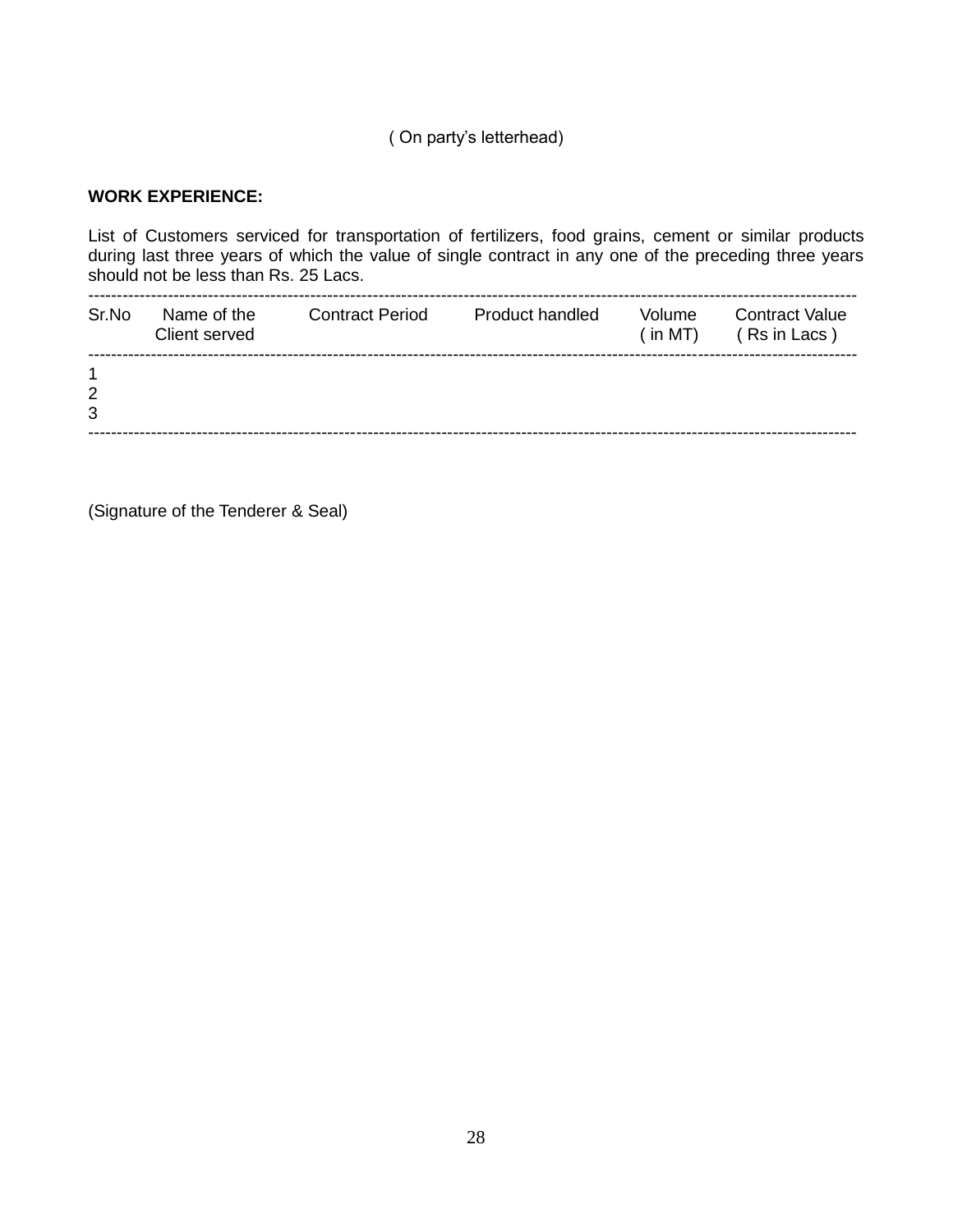# **DETAILS OF BLACKLISTING / DISQUALIFICATION / FORFEITURE OF B.G. / S.D**.

- 1) Whether your Firm/Company is blacklisted by our Company or any other Public Sector / Govt. / Quasi-Govt Organisation / any other client **: Yes / No.**
- 2) Whether your contract was terminated before expiry of contract period or Security Deposit / E.M.D forfeited by our Company or any other Public Sector/Govt./Quasi Govt Organisation / Any other client **: Yes / No.**
- 3) Whether Proprietor/Partner/Director (as applicable) has been prosecuted by any judicial court for any criminal breach of trust : **Yes / No.**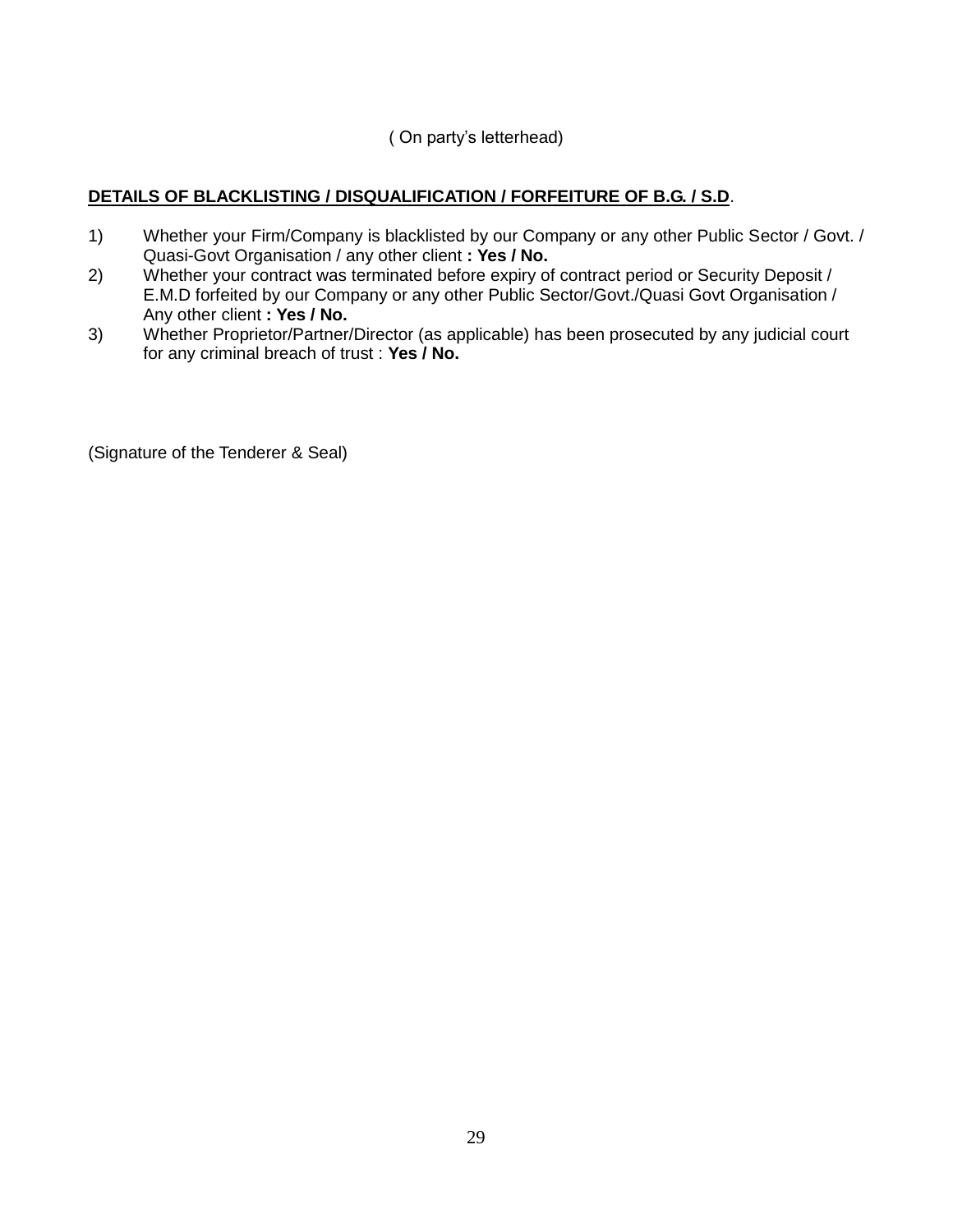#### **SCHEDULE II PERIOD : 01/07/2019 TO 30/06/2020 DESTINATION WISE TRANSPORTATION OF BENSULF BY ROAD FROM PANIPAT BAREILY - UTTAR PRADESH**

| SR.            | <b>STATE / CLUSTER LOCATION</b> |                 | <b>ESTD QTY IN</b><br>(MT) | <b>DISTANCE</b><br>(KMS) | <b>RATE PER</b><br>MT (RS) |
|----------------|---------------------------------|-----------------|----------------------------|--------------------------|----------------------------|
| $\mathbf{1}$   | <b>Bareily</b>                  | Amroha          | 69                         | 212                      |                            |
| $\overline{2}$ | Bareily                         | Aonla           | 56                         | 300                      |                            |
| 3              | Bareily                         | Bahedi          | 65                         | 365                      |                            |
| 4              | Bareily                         | Bazpur          | 52                         | 320                      |                            |
| $\overline{5}$ | Bareily                         | Behat           | 25                         | 150                      |                            |
| 6              | <b>Bareily</b>                  | <b>Biinor</b>   | 85                         | 156                      |                            |
| $\overline{7}$ | <b>Bareily</b>                  | Bilari          | 81                         | 250                      |                            |
| 8              | Bareily                         | <b>Bilsi</b>    | 31                         | 300                      |                            |
| 9              | Bareily                         | <b>Bisalpur</b> | 66                         | 370                      |                            |
| 10             | Bareily                         | <b>Bisouli</b>  | 56                         | 300                      |                            |
| 11             | Bareily                         | Budaun          | 41                         | 320                      |                            |
| 12             | <b>Bareily</b>                  | Budhana         | 15                         | 58                       |                            |
| 13             | Bareily                         | Chandousi       | 117                        | 260                      |                            |
| 14             | <b>Bareily</b>                  | Dataganj        | 35                         | 341                      |                            |
| 15             | <b>Bareily</b>                  | Dhampur         | 50                         | 195                      |                            |
| 16             | Bareily                         | Faridpur        | 36                         | 145                      |                            |
| 17             | <b>Bareily</b>                  | Gadarpur        | 62                         | 270                      |                            |
| 18             | <b>Bareily</b>                  | Hasanpur        | 55                         | 170                      |                            |
| 19             | <b>Bareily</b>                  | Jalalbad        | 44                         | 65                       |                            |
| 20             | <b>Bareily</b>                  | Jansath         | 70                         | 110                      |                            |
| 21             | Bareily                         | Kanth           | 47                         | 195                      |                            |
| 22             | Bareily                         | Kashipur        | 17                         | 150                      |                            |
| 23             | <b>Bareily</b>                  | Khatauli        | 15                         | 102                      |                            |
| 24             | <b>Bareily</b>                  | Khatima         | 30                         | 355                      |                            |
| 25             | Bareily                         | Kichha          | 37                         | 300                      |                            |
| 26             | <b>Bareily</b>                  | Meerganj        | 17                         | 280                      |                            |
| 27             | <b>Bareily</b>                  | Moradabad       | 67                         | 216                      |                            |
| 28             | <b>Bareily</b>                  | Muzaffarnagar   | 65                         | 80                       |                            |
| 29             | Bareily                         | Navavganj       | 35                         | 110                      |                            |
| 30             | Bareily                         | Pilibhit        | 52                         | 351                      |                            |
| 31             | <b>Bareily</b>                  | Pooranpur       | 38                         | 380                      |                            |
| 32             | Bareily                         | Puwaya          | 29                         | 400                      |                            |
| 33             | <b>Bareily</b>                  | Sahranpur       | 35                         | 105                      |                            |
| 34             | Bareily                         | Sahswan         | 29                         | 270                      |                            |
| 35             | <b>Bareily</b>                  | Sambhal         | 145                        | 216                      |                            |
| 36             | Bareily                         | Shahjanpur      | 90                         | 400                      |                            |
| 37             | Bareily                         | Sitarganj       | 30                         | 350                      |                            |
| 38             | Bareily                         | Tahkurdwara     | 34                         | 220                      |                            |
| 39             | Bareily                         | Tilhar          | 48                         | 370                      |                            |
|                | <b>TOTAL</b>                    |                 | 1971                       |                          |                            |

**Note :** Please ensure that rates quoted should cover each and every destination mentioned above for Bareily U.P. Area. The Tender is liable to be rejected for failing to adhere to this condition.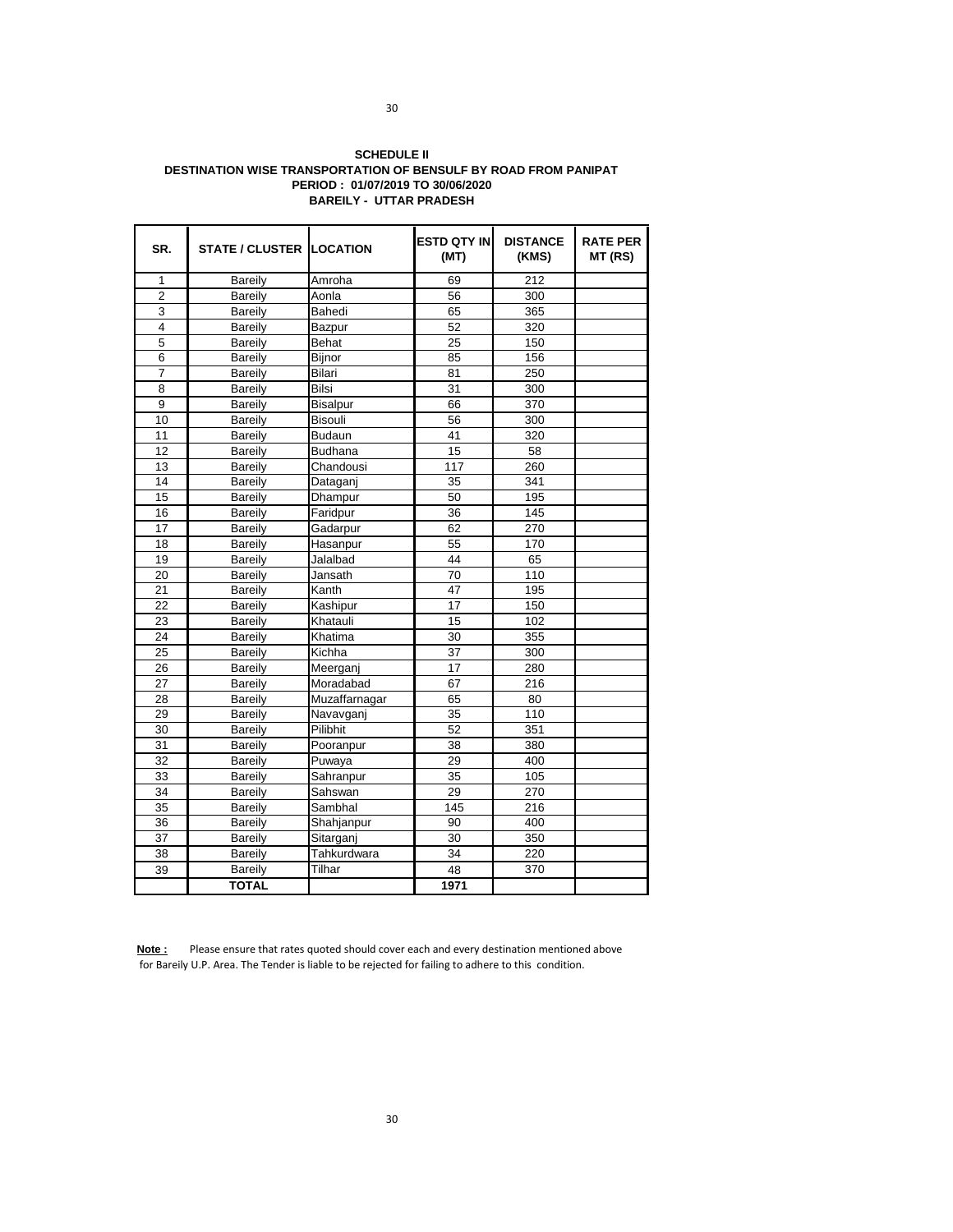#### **SCHEDULE II DESTINATION WISE TRANSPORTATION OF BENSULF BY ROAD FROM PANIPAT PERIOD : 01/07/2019 TO 30/06/2020 UTTAR PRADESH**

| SR.            | <b>STATE / CLUSTER I</b> | <b>LOCATION</b> | <b>ESTD QTY</b><br>IN (MT) | (KMS) | DISTANCE RATE PER MT<br>(RS) |
|----------------|--------------------------|-----------------|----------------------------|-------|------------------------------|
| $\mathbf{1}$   | Uttar Pradesh            | Agra            | 200                        | 268   |                              |
| $\overline{2}$ | Uttar Pradesh            | Aligarh         | 200                        | 197   |                              |
| 3              | Uttar Pradesh            | Attrauli        | 50                         | 246   |                              |
| 4              | <b>Uttar Pradesh</b>     | Auriya          | 50                         | 498   |                              |
| 5              | <b>Uttar Pradesh</b>     | <b>Baraut</b>   | 50                         | 38    |                              |
| 6              | Uttar Pradesh            | Chhara          | 50                         | 246   |                              |
| $\overline{7}$ | Uttar Pradesh            | Ekdil           | 25                         | 387   |                              |
| 8              | Uttar Pradesh            | Etah            | 100                        | 285   |                              |
| 9              | Uttar Pradesh            | Farrukhabad     | 200                        | 409   |                              |
| 10             | <b>Uttar Pradesh</b>     | Fatehabad       | 50                         | 169   |                              |
| 11             | <b>Uttar Pradesh</b>     | Gola            | 25                         | 449   |                              |
| 12             | Uttar Pradesh            | Hapur           | 25                         | 111   |                              |
| 13             | Uttar Pradesh            | Hardoi          | 50                         | 446   |                              |
| 14             | <b>Uttar Pradesh</b>     | Hathras         | 50                         | 259   |                              |
| 15             | <b>Uttar Pradesh</b>     | Kannaui         | 25                         | 518   |                              |
| 16             | Uttar Pradesh            | Kanpur Dehat    | 25                         | 492   |                              |
| 17             | Uttar Pradesh            | Kanpur Nagar    | 25                         | 585   |                              |
| 18             | <b>Uttar Pradesh</b>     | Karahal         | 25                         | 422   |                              |
| 19             | <b>Uttar Pradesh</b>     | Kasganj         | 25                         | 256   |                              |
| 20             | Uttar Pradesh            | Kheri           | 25                         | 128   |                              |
| 21             | <b>Uttar Pradesh</b>     | Khurja          | 25                         | 229   |                              |
| 22             | Uttar Pradesh            | Kithor          | 25                         | 125   |                              |
| 23             | <b>Uttar Pradesh</b>     | Kosikalan       | 25                         | 230   |                              |
| 24             | <b>Uttar Pradesh</b>     | Makhanpur       | 25                         | 307   |                              |
| 25             | Uttar Pradesh            | Mathura         | 25                         | 266   |                              |
| 26             | Uttar Pradesh            | Meerut          | 850                        | 78    |                              |
| 27             | Uttar Pradesh            | Mohamdabad      | 25                         | 161   |                              |
| 28             | Uttar Pradesh            | Sahadabad       | 50                         | 106   |                              |
| 29             | Uttar Pradesh            | Shikohabad      | 50                         | 372   |                              |
| 30             | Uttar Pradesh            | Sikandrabad     | 50                         | 113   |                              |
| 31             | Uttar Pradesh            | Sirsaganj       | 25                         | 397   |                              |
| 32             | Uttar Pradesh            | Tundla          | 50                         | 275   |                              |
|                |                          |                 | 2500                       |       |                              |

**Note :** Please ensure that rates quoted should cover each and every destination mentioned above for U.P. Area. The Tender is liable to be rejected for failing to adhere to this condition.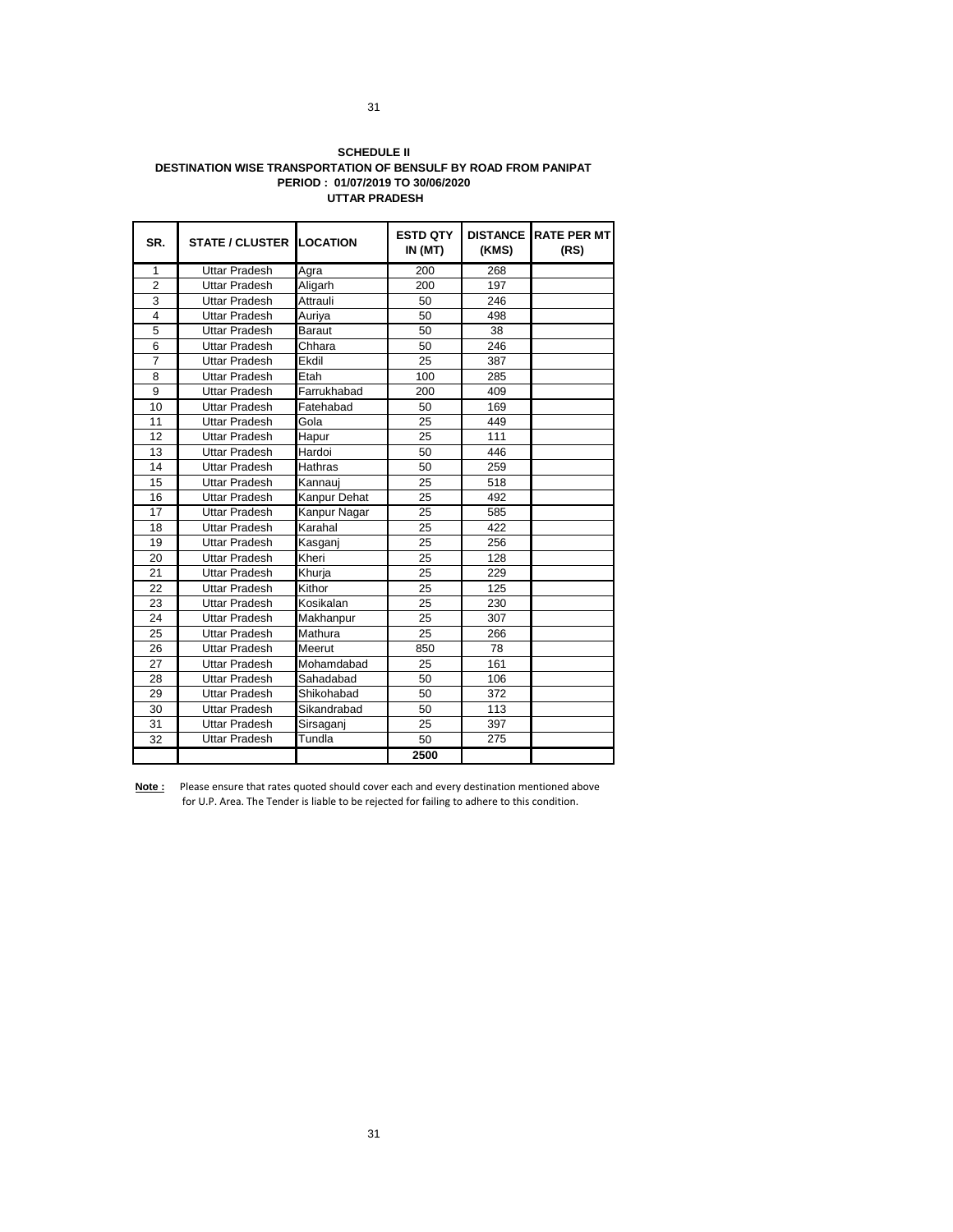#### **SCHEDULE II DESTINATION WISE TRANSPORTATION OF BENSULF BY ROAD FROM PANIPAT PERIOD : 01/07/2019 TO 30/06/2020 HARYANA**

| SR.            | <b>STATE / CLUSTER</b> | <b>LOCATION</b> | <b>ESTD QTY</b><br>IN (MT) | <b>DISTANCE</b><br>(KMS) | <b>RATE PER</b><br>MT (RS)<br>For 15 MT<br>and above | <b>RATE PER</b><br>MT (RS)<br>For less than<br><b>15 MT</b> |
|----------------|------------------------|-----------------|----------------------------|--------------------------|------------------------------------------------------|-------------------------------------------------------------|
| 1              | Haryana                | Adampur         | 100                        | 155                      |                                                      |                                                             |
| 2              | Haryana                | Atteli          | 200                        | 205                      |                                                      |                                                             |
| $\overline{3}$ | Haryana                | <b>Babain</b>   | 50                         | 85                       |                                                      |                                                             |
| 4              | Haryana                | <b>Bhatu</b>    | 40                         | 140                      |                                                      |                                                             |
| 5              | Haryana                | <b>Bhiwani</b>  | 100                        | 155                      |                                                      |                                                             |
| 6              | Haryana                | Charkhi dadri   | 100                        | 130                      |                                                      |                                                             |
| 7              | Haryana                | Dawali          | 30                         | 260                      |                                                      |                                                             |
| 8              | Haryana                | Ding Mandi      | 100                        | 200                      |                                                      |                                                             |
| 9              | Haryana                | Fatehabad       | 75                         | 169                      |                                                      |                                                             |
| 10             | Haryana                | Hisar           | 50                         | 148                      |                                                      |                                                             |
| 11             | Haryana                | Isharwal        | 200                        | 170                      |                                                      |                                                             |
| 12             | Haryana                | Jhajjar         | 25                         | 120                      |                                                      |                                                             |
| 13             | Haryana                | Julana          | 20                         | 78                       |                                                      |                                                             |
| 14             | Haryana                | Karnal          | 20                         | 35                       |                                                      |                                                             |
| 15             | Haryana                | Keorak          | 30                         | 100                      |                                                      |                                                             |
| 16             | Haryana                | Ladwa           | 25                         | 75                       |                                                      |                                                             |
| 17             | Haryana                | Narayangarh     | 20                         | 140                      |                                                      |                                                             |
| 18             | Haryana                | Palwal          | 50                         | 155                      |                                                      |                                                             |
| 19             | Haryana                | Ratiya          | 45                         | 160                      |                                                      |                                                             |
| 20             | Haryana                | Rewari          | 50                         | 172                      |                                                      |                                                             |
| 21             | Haryana                | Rohatak         | 200                        | 80                       |                                                      |                                                             |
| 22             | Haryana                | <b>Sirsa</b>    | 200                        | 211                      |                                                      |                                                             |
| 23             | Haryana                | Sonipat         | 25                         | 45                       |                                                      |                                                             |
| 24             | Haryana                | Taraori         | 30                         | 60                       |                                                      |                                                             |
| 25             | Haryana                | Ugala           | 20                         | 101                      |                                                      |                                                             |
| 26             | Haryana                | Uklana          | 20                         | 125                      |                                                      |                                                             |
| 27             | Haryana                | Yamunanagar     | 125                        | 100                      |                                                      |                                                             |
|                | <b>TOTAL</b>           |                 | 1950                       |                          |                                                      |                                                             |

**Note :** Please ensure that rates quoted should cover each and every destination mentioned above for Haryana Area. The Tender is liable to be rejected for failing to adhere to this condition.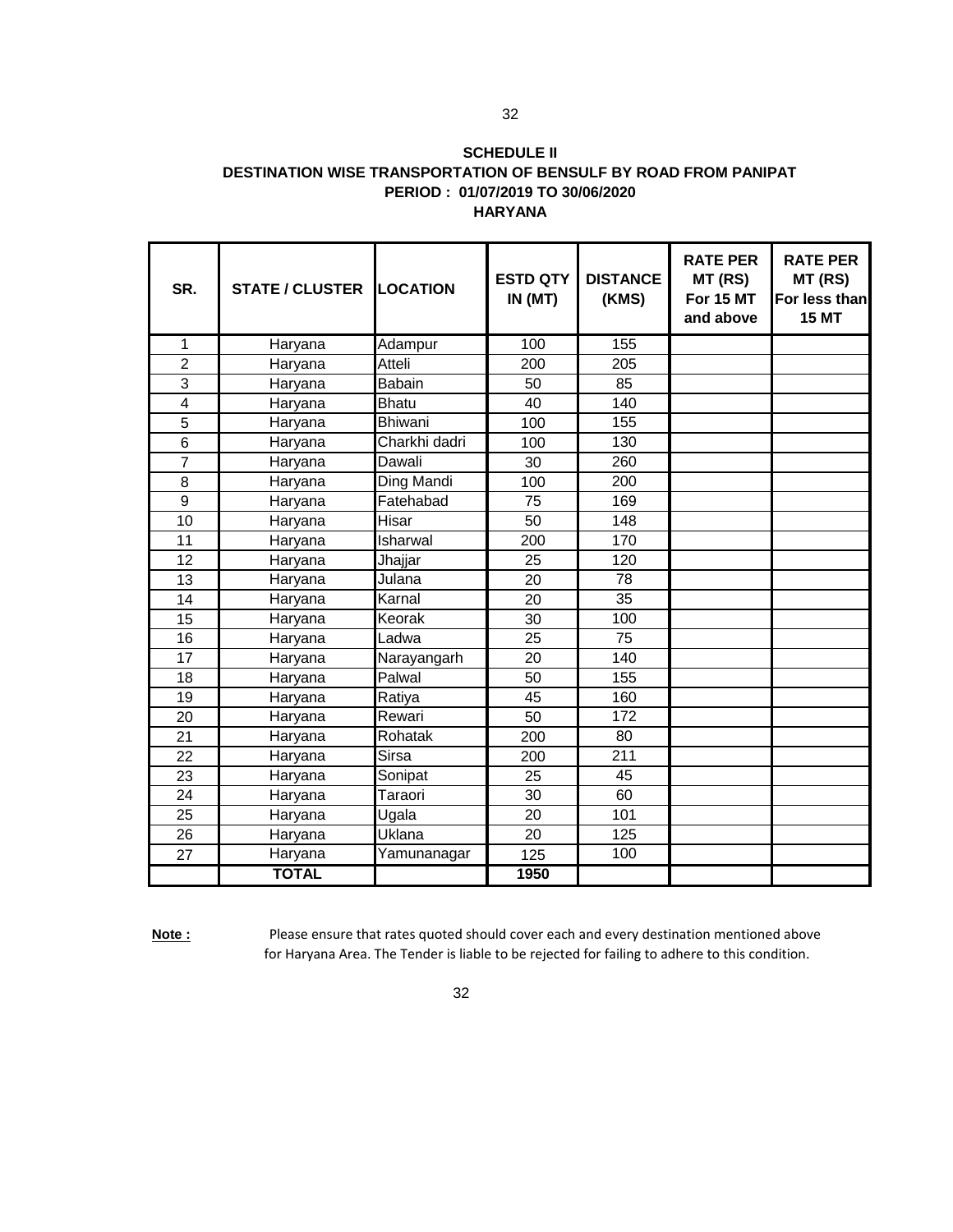# **SCHEDULE II DESTINATION WISE TRANSPORTATION OF BENSULF BY ROAD FROM PANIPAT PERIOD : 01/07/2019 TO 30/06/2020 PUNJAB**

| SR.            | STATE / CLUSTER LOCATION |                             | <b>ESTD QTY</b><br>IN (MT) | <b>DISTANCE</b><br>(KMS) | <b>RATE PER</b><br>MT (RS) |
|----------------|--------------------------|-----------------------------|----------------------------|--------------------------|----------------------------|
| 1              | Punjab                   | Abohar                      | 100                        | 329                      |                            |
| $\overline{2}$ | Punjab                   | Adda Tashpur                | 30                         | 400                      |                            |
| 3              | Punjab                   | Ahmedgarh                   | 100                        | 227                      |                            |
| 4              | Punjab                   | Ainala                      | 25                         | 394                      |                            |
| 5              | Punjab                   | Amargarh                    | 15                         | 196                      |                            |
| 6              | Punjab                   | Amritsar                    | 150                        | 367                      |                            |
| 7<br>8         | Punjab                   | Balachaur                   | 15                         | 219                      |                            |
| 9              | Punjab<br>Punjab         | Banga<br>Barnala            | 25<br>125                  | 250<br>334               |                            |
| 10             | Punjab                   | Batala                      | 125                        | 362                      |                            |
| 11             | Punjab                   | Bathinda                    | 50                         | 265                      |                            |
| 12             | Punjab                   | Bhikhiwind                  | 15                         | 365                      |                            |
| 13             | Punjab                   | Chabal                      | 15                         | 382                      |                            |
| 14             | Punjab                   | Chamkaur Sahib              | 50                         | 203                      |                            |
| 15             | Punjab                   | Dhuri                       | 50                         | 207                      |                            |
| 16             | Punjab                   | Faridkot                    | 25                         | 355                      |                            |
| 17             | Punjab                   | Fazilka                     | 25                         | 361                      |                            |
| 18             | Punjab                   | Ferozepur                   | 35                         | 348                      |                            |
| 19             | Punjab                   | Gidderbaha                  | 25                         | 299                      |                            |
| 20             | Punjab                   | Gumjal                      | 25                         | 358                      |                            |
| 21             | Punjab                   | Gurdaspur                   | 50                         | 381                      |                            |
| 22             | Punjab                   | Gurhar Sahai                | 15                         | 345                      |                            |
| 23             | Punjab                   | Hoshairpur                  | 50                         | 302                      |                            |
| 24             | Punjab                   | Jagraon                     | 50                         | 266                      |                            |
| 25             | Punjab                   | Jaito                       | 20                         | 276                      |                            |
| 26             | Punjab                   | Jalalabad                   | 15                         | 348                      |                            |
| 27             | Punjab                   | Jalandhar                   | 150                        | 287                      |                            |
| 28             | Punjab                   | Kapurthala                  | 45                         | 316                      |                            |
| 29<br>30       | Punjab                   | Khanna<br>Kharar            | 100<br>75                  | 186                      |                            |
| 31             | Punjab                   | Kotkapura                   | 40                         | 177<br>317               |                            |
| 32             | Punjab<br>Punjab         | Lambra                      | 15                         |                          |                            |
| 33             | Punjab                   | Langroya                    | 15                         | 295<br>232               |                            |
| 34             | Punjab                   | Ludhiana                    | 300                        | 225                      |                            |
| 35             | Punjab                   | Makhu                       | 15                         | 313                      |                            |
| 36             | Punjab                   | Malerkotla                  | 120                        | 228                      |                            |
| 37             | Punjab                   | Malout                      | 25                         | 300                      |                            |
| 38             | Punjab                   | Mansa                       | 25                         | 245                      |                            |
| 39             | Punjab                   | Maur Mandi                  | 15                         | 225                      |                            |
| 40             | Punjab                   | Moga                        | 25                         | 294                      |                            |
| 41             | Punjab                   | Mohali                      | 15                         | 162                      |                            |
| 42             | Punjab                   | Morinda                     | 25                         | 198                      |                            |
| 43             | Punjab                   | Muktsar                     | 50                         | 332                      |                            |
| 44             | Punjab                   | Nabha                       | 75                         | 207                      |                            |
| 45             | Punjab                   | Nakodar                     | 25                         | 274                      |                            |
| 46             | Punjab                   | Naushera Pannu              | 75                         | 343                      |                            |
| 47             | Punjab                   | Nawashahr                   | 15                         | 237                      |                            |
| 48             | Punjab                   | Nihalsingh Wala             | 25                         | 274                      |                            |
| 49             | Punjab                   | Pathankot                   | 15                         | 397                      |                            |
| 50             | Punjab                   | Patiala                     | 25                         | 153                      |                            |
| 51             | Punjab                   | Phagwara                    | 25                         | 265                      |                            |
| 52             | Punjab                   | Phillour                    | 15                         | 244                      |                            |
| 53             | Punjab                   | Rajpur Bhaiya               | 15                         | 292                      |                            |
| 54             | Punjab                   | Rajpura                     | 50                         | 142                      |                            |
| 55<br>56       | Punjan                   | Raman Mandi<br>Rampura Phul | 15<br>100                  | 144<br>260               |                            |
| 57             | Punjab<br>Punjab         | Rupnagar                    | 15                         | 194                      |                            |
| 58             | Punjab                   | Samana                      | 25                         | 133                      |                            |
| 59             | Punjab                   | Sangrur                     | 25                         | 203                      |                            |
| 60             | Punjab                   | Sardulgarh                  | 25                         | 203                      |                            |
| 61             | Punjab                   | Shahkot                     | 25                         | 293                      |                            |
| 62             | Punjab                   | Sultanpur Lodhi             | 15                         | 314                      |                            |
| 63             | Punjab                   | Sunam                       | 200                        | 200                      |                            |
| 64             | Punjab                   | Talwandi Sabo               | 15                         | 245                      |                            |
| 65             | Punjab                   | Tapa                        | 15                         | 222                      |                            |
| 66             | Punjab                   | Tarntaran                   | 25                         | 349                      |                            |
| 67             | Punjab                   | Zira                        | 15                         | 302                      |                            |
| 68             | Punjab                   | Zirakpur                    | 15                         | 150                      |                            |
|                |                          |                             | 3170                       |                          |                            |

**Note :** Please ensure that rates quoted should cover each and every destination mentioned above<br>for Punjab Area. The Tender is liable to be rejected for failing to adhere to this condition.